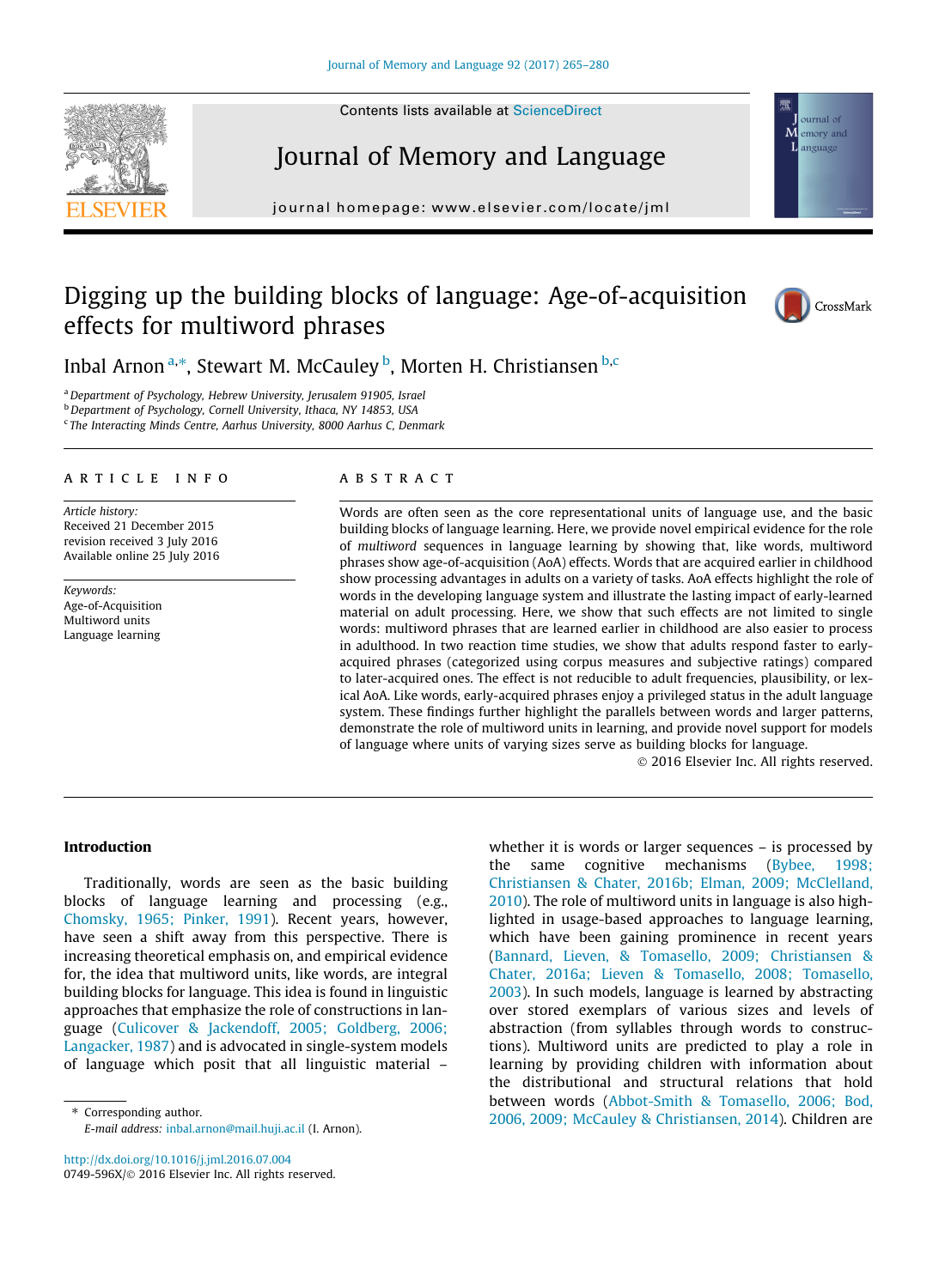expected to draw on both words and multiword units in the process of learning.

Accordingly, there is growing developmental and psycholinguistic evidence that children and adults are sensitive to the properties of multiword sequences and draw on such information in learning, production, and comprehension (e.g., [Arnon & Cohen Priva, 2013, 2014; Arnon &](#page-14-0) [Snider, 2010; Bannard, 2006; Bannard & Matthews, 2008;](#page-14-0) [Bybee & Schiebman, 1999; Janssen & Barber, 2012;](#page-14-0) [Jolsvai, McCauley, & Christiansen, 2013; Reali &](#page-14-0) [Christiansen, 2007; Tremblay & Tucker, 2011\)](#page-14-0). Adult speakers, for instance, are faster to recognize and produce higher frequency four-word phrases [\(Arnon & Cohen Priva,](#page-14-0) [2013; Arnon & Snider, 2010\)](#page-14-0) and show better memory of them [\(Tremblay, Derwing, Libben, & Westbury, 2011](#page-15-0)), an effect that is not reducible to the frequency of individual substrings. This sensitivity is evident early on; young children (two- and three-year-olds) are faster and more accurate at producing higher frequency phrases ([Bannard &](#page-14-0) [Matthews, 2008\)](#page-14-0), while four-year-olds show better production of irregular plurals inside frequent frames (e.g., Brush your – teeth, [Arnon & Clark, 2011](#page-14-0)). Analyses of early child language also support the role of multiword chunks in early learning: up to 50% of children's early multiword utterances include 'frozen' chunks (sequences that are not used productively, [Lieven, Behrens, Speares, &](#page-14-0) [Tomasello, 2003; Lieven, Salomo, & Tomasello, 2009](#page-14-0)), a pattern that is also found in computational simulations of early child language ([Bannard et al., 2009; Borensztajn,](#page-14-0) [Zuidema, & Bod, 2009; McCauley & Christiansen, 2011;](#page-14-0) [McCauley & Christiansen, 2014](#page-14-0)).

Such findings highlight the parallels in processing words and larger sequences, and undermine a strict representational distinction between words and phrases. However, the existing findings do not provide conclusive evidence for the role of multiword units in learning. Finding that higher frequency phrases are easier to process means that adult speakers are sensitive to distributional information about multiword sequences, but does not attest to their role in learning. Similarly, the presence of multiword chunks in children's production does not necessarily mean such units were used as building blocks for learning, especially since most of children's early productions are single words and not multiword sequences. Moreover, since children's receptive vocabulary is typically much larger than their productive one [\(Clark & Hecht,](#page-14-0) [1983; Grimm et al., 2011](#page-14-0)) it is hard to identify early linguistic representations based on their early productions (e.g., children show a preference for sentences with grammatical forms even when such morphemes are omitted in their own speech; [Shi et al., 2006\)](#page-15-0). A similar comprehension-production asymmetry has also been observed in a computational model that uses multiword sequences as its building blocks ([Chater, McCauley, &](#page-14-0) [Christiansen, 2016; McCauley & Christiansen, 2013](#page-14-0)).

In this paper, we address the challenge of identifying children's early linguistic units by turning to adult processing as a window onto the early units of learning. We provide novel evidence for the prediction that multiword units serve as building blocks for language learning by showing that, like words, multiword phrases show age-

of-acquisition (AoA) effects: multiword phrases that were acquired earlier in childhood show processing advantages in adult speakers, after controlling for adult usage patterns. The finding that AoA effects are not limited to single words has consequences beyond the role of larger units in learning: such a finding provides additional evidence for the parallels in processing and representation between words and larger phrases, and expands our understanding of the linguistic information speakers are sensitive to.

#### Lexical Age-Of-Acquisition effects

Words that are acquired earlier in childhood show processing advantages for adult speakers in a variety of lexical and semantic tasks, including lexical decision, picture naming, word naming, sentence processing, and more [\(Ellis & Morrison, 1998; Juhasz & Rayner, 2006; Morrison](#page-14-0) [& Ellis, 1995](#page-14-0)). Early-acquired words tend to be responded to faster than later-acquired ones, after controlling for adult usage patterns (the frequency of the word in adult language). For instance, despite having similar frequency in adult language, adults would be faster to recognize the early-acquired bell compared to the later-acquired wife (AoA and frequency taken from [Kuperman, Stadthagen-](#page-14-0)[Gonzalez, & Brysbaert, 2012\)](#page-14-0). These AoA effects have been found in numerous studies across different languages and tasks (see [Johnston & Barry, 2006; Juhasz, 2005](#page-14-0), for reviews). One of the major challenges in studying the effect of AoA on processing is separating the effect of order of acquisition from that of other factors that are naturally correlated with it, like cumulative frequency (earlyacquired words have been known longer), frequency trajectory (early-acquired words tend to have a high-to-low frequency trajectory across the life span), concreteness (early-acquired words tend to be more concrete), and length (early-acquired words tend to be shorter).

While the precise mechanism that gives rise to AoA effects is still debated (e.g., [Ghyselinck, Lewis, &](#page-14-0) [Brysbaert, 2004;](#page-14-0) [Marmillod et al., 2012\)](#page-15-0), there is substantial evidence that AoA does affect processing and is not just a proxy for other factors, or a frequency effect in disguise. AoA effects are found after controlling for other factors known to affect lexical processing (e.g., [Brysbaert &](#page-14-0) [Ghyselinck, 2006\)](#page-14-0). They are particularly robust in tasks such as picture naming or lexical decision where such effects persist after controlling for frequency, cumulative frequency [\(Ghyselinck et al., 2004; Moore & Valentine,](#page-14-0) [1998](#page-14-0)), and frequency trajectory ( [Perez, 2007;](#page-15-0) [Maermillod, Bonin, Meot, Ferrand, & Paindavoine, 2012](#page-15-0)). For instance, AoA effects are found even when adult frequencies are higher for the late-acquired words, as in the comparison between high-frequency/late-acquired words like cognition (for psychologists) and low-frequency/ early-acquired words like pony [\(Stadthagen-Gonzalez](#page-15-0) [et al., 2004](#page-15-0)). More importantly, AoA effects do not increase with age, as would be expected if they simply reflected cumulative frequency ([Kuperman et al., 2012; Morrison,](#page-14-0) [Hirsh, Chappell, & Ellis, 2002;](#page-14-0) but see [Catling, South, &](#page-14-0) [Dent, 2013](#page-14-0)), and are also found in artificial language learning, where both frequency and cumulative frequency (as well as other word properties) can be tightly controlled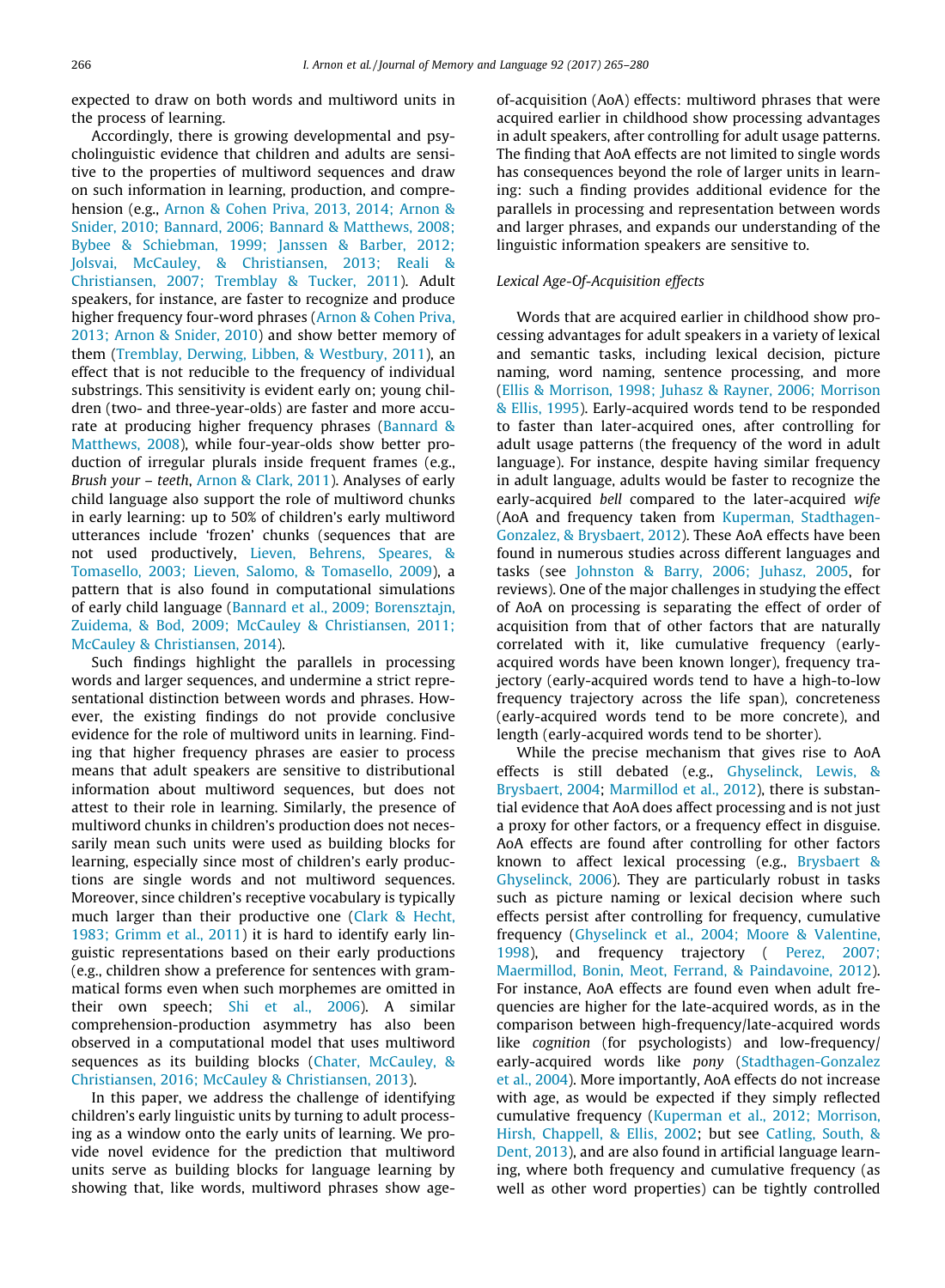([Catling, Dent, Preece, & Johnston, 2013; Izura et al., 2011;](#page-14-0) [Stewart & Ellis, 2008\)](#page-14-0). Taken together, the converging evidence suggests that the order-of-acquisition of words has an independent effect on adult processing.

These findings have psycholinguistic and developmental implications. From a psycholinguistic perspective, they highlight the richness of information that adult speakers are sensitive to (e.g., [Elman, 2009\)](#page-14-0): not only the frequency with which words are used, but also their order of acquisition. More importantly, lexical AoA effects illuminate the process of language acquisition: they illustrate the lasting impact of early-learned material on subsequent representation, and show that early-learned words play an important part in shaping the adult language system. Put differently, AoA effects offer a window into the process of language learning: we can look at adult processing to identify early units of learning and assess their impact on the adult system.

# The current study

If multiword units serve as building blocks for language learning, they should also exhibit AoA effects. In the present study, we test this prediction and go beyond existing findings to show that AoA effects are not limited to single words, but are also found for multiword phrases (threeword sequences). We show that early-acquired phrases, like early-acquired words, show processing advantages in adult processing. Such findings add a novel dimension to what speakers know – not only the properties of words but also of multiword sequences; reveal further parallels in the processing of words and larger phrases, and most importantly, provide novel empirical evidence for the prediction about the role of larger units in language learning.

A major challenge in testing this prediction lies in identifying the AoA of multiword sequences: how can we know when (or rather, in which order) multiword phrases were acquired? We turn to the lexical AoA literature, which was faced with a similar challenge. In the lexical AoA literature, the most commonly used method for determining AoA is simply asking participants to estimate the age (in years) when they learned a word. These subjective ratings provide the relative order-of-acquisition of words and are used to classify items into early and later acquired. These ratings have been used in multiple studies and have been validated as reliable estimates of AoA in several ways. First, they predict reaction times on a variety of tasks (see [Juhasz, 2005,](#page-14-0) for a review): subjective AoA ratings from one sample of participants predicts reaction times collected from a different sample. Second, subjective ratings are correlated with actual naming data collected from children: they accurately reflect the age at which most children (over 75%) understand a word [\(Morrison, Chappell,](#page-15-0) [& Ellis, 1997](#page-15-0)). Finally, subjective ratings are consistent across participants: they result in similar rankings across different samples of speakers ([Kuperman et al., 2012;](#page-14-0) [Stadthagen-Gonzalez & Davis, 2006](#page-14-0)). In sum, speakers seem to be able to estimate the age at which words were acquired (or at least their relative order).

However, it is not clear that this ability can scale up to three-word sequences, which are less concrete by nature.

Because we did not want to assume what we are trying to test, mainly, that speakers are sensitive to multiword AoA, we decided to use a combination of corpus-based measures and subjective ratings to create our early- and later-acquired items. As a first step, we used a large-scale corpus of child-directed speech to extract trigrams (three-word sequences) that appeared frequently in speech directed to children under the age of three. We used those frequent trigrams as our early-acquired candidates. We then matched each of these trigrams with another trigram that differed by only one word, but rarely appeared in the same child corpus: we extracted pairs of trigrams that differed in frequency in child-directed speech (e.g., high-frequency: take them off, vs. take time off, which did not appear in the child-directed corpus). The logic behind this is that children are unlikely to acquire forms they are never (or rarely) exposed to. We only selected trigrams whose words were early-acquired (based on established norms, [Kuperman et al., 2012\)](#page-14-0) to control for the effect of lexical AoA on processing. We then ensured that the two trigrams had a similar distribution in adult language by only selecting pairs where the two trigrams had similar unigram, bigram, and trigram frequencies in adult speech (estimated using two large-scale adult corpora), meaning that any difference in response times between them would not reflect adult usage patterns. We ended up with a set of trigrams pairs that were matched on all adult frequencies (based on a large adult corpus) but differed in their frequency in child-directed speech. To ensure that any difference in reaction time is not due to adult usage patterns, we conducted additional corpus simulations (see Methods for details) to show that our frequency estimates are reliable and do now show 'burstiness' (the tendency of words or phrases to occur in bursts throughout a corpus, e.g. [Katz, 1996; Pierrehumbert, 2012](#page-14-0)). The resulting set of items was rated by a different set of participants for plausibility to control for possible differences between the trigrams.

This selection process is based on several assumptions, all of which are motivated by existing findings. Using corpus frequencies as a proxy for order of acquisition is motivated by several lines of research. First, there is a large literature showing that more frequent elements (sounds, words, constructions) tend to be acquired earlier (see [Ambridge, Kidd, Rowland, & Theakston, 2015; Diessel,](#page-14-0) [2007; Lieven, 2010](#page-14-0), for reviews). It seems reasonable to assume that phrases that were used often in the input may be acquired earlier than ones that occur rarely. Second, words that appear often in child-directed speech do seem to be acquired earlier: input frequencies in childdirected speech are correlated with age of acquisition as assessed using the MacArthur-Bates Communicative Development Inventory which provides norming data for vocabulary acquisition [\(Goodman et al., 2008](#page-14-0)). Together, the findings provide some support for the postulated relation between multiword frequency in child-directed speech and order of acquisition.

A second assumption is that while child and adult usage patterns are correlated - in the sense that many items that are frequent in child-directed speech will also be frequent in adult-to-adult speech - there are also meaningful differ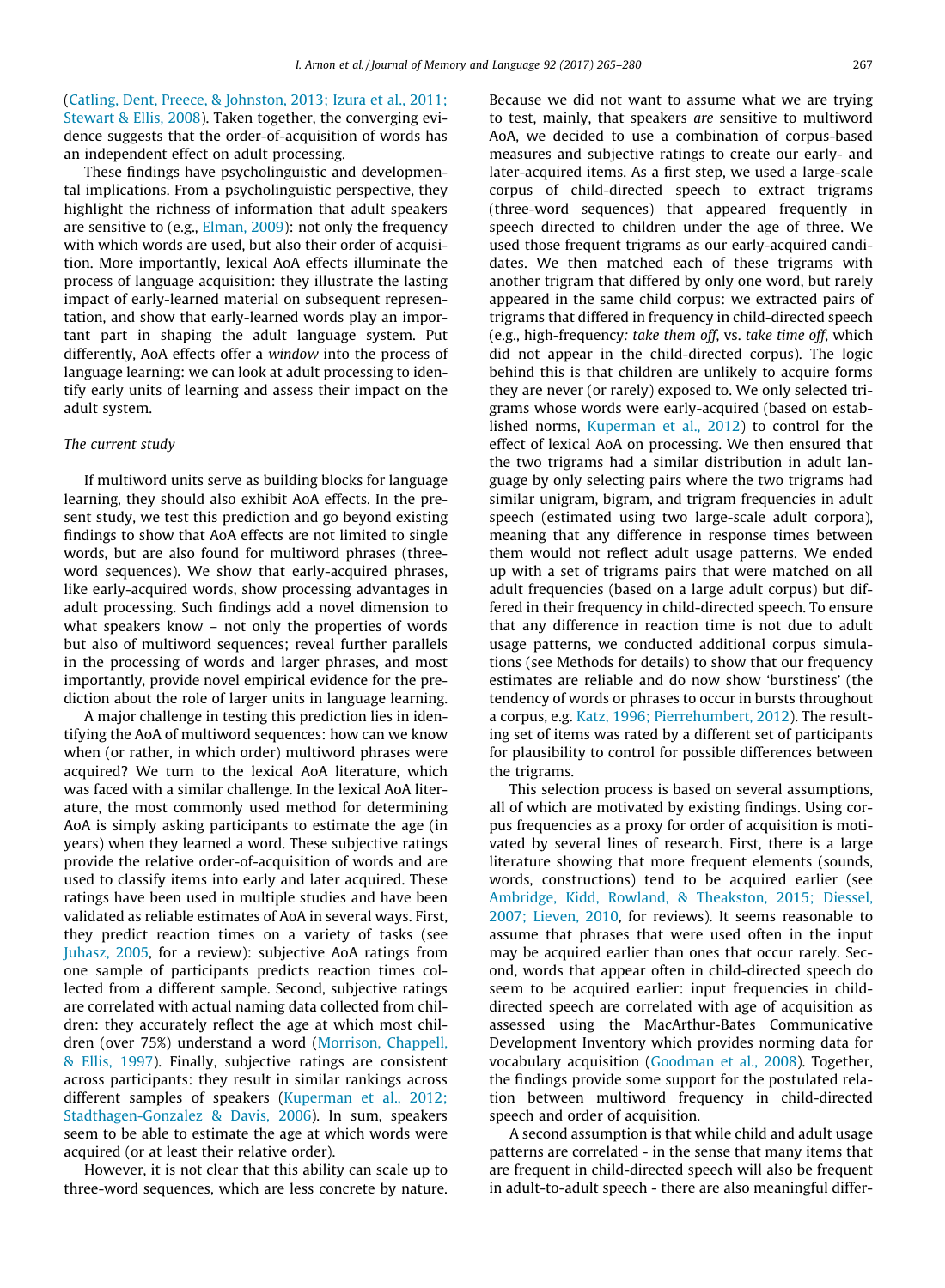ences in the way language is used with children and adults.<sup>1</sup> These differences stem from the different situations experienced by young children and adults, as well as the unique communicative and social settings. Unfortunately, while many studies examine the unique properties of child-directed speech (see [Soderstrom, 2007](#page-15-0), for a review), very few compare the distributional properties of childdirected and adult-to-adult speech. One study, however, compared verb use in child-directed and adult-to-adult speech [\(Buttery & Korhonan, 2005](#page-14-0)) and found both overlap and distinct patterns. For instance, action verbs like play, eat, and put were much more frequent in child-directed speech while mental state verbs like know, mean, and feel were more frequent in adult-to-adult speech. As our item selection will demonstrate, it is possible to find items that are highly frequent in child-directed speech but not in adult conversations. For instance, the phrase a good girl is much more frequent than the phrase a good dad in child-directed speech, but both are similarly infrequent in adult-to-adult conversations.

Finally, we collected subjective ratings for all our item pairs. We asked a new set of participants (that did not take part in the experiments or in the plausibility ratings) to estimate the age (in years) when they first understood the trigram, using a rating method identical to the one used to assess lexical AoA [\(Kuperman et al., 2012\)](#page-14-0). We did this for two reasons. First, we wanted to validate our corpus-based classification and see if the trigrams we defined as early-acquired (based on corpus frequencies) were also rated as having a lower AoA. Second, the ratings provide another way to ask if speakers are sensitive to multiword AoA. If they are, then the ratings should predict reaction times (for a separate sample of participants), as they do for words.

To reiterate, the current study has several goals. First, we wish to determine if adult participants are sensitive to the relative order-of-acquisition of multiword phrases. Such a finding would further support the parallels in processing words and larger patterns and provide novel support for the idea multiword phrases serve as building blocks for language learning. Second, we ask if participants are capable of estimating the AoA of multiword phrases, and if those ratings predict reaction times as they do for individual words. If so, this would both provide a replicable way of assessing multiword AoA and further support the idea that speakers are sensitive to the order-ofacquisition of larger patterns. We test these predictions in two reaction time studies with adult participants using two different sets of items, with the second study having a more stringently controlled set of items in terms of lexical AoA. This was done to increase the reliability and validity of the results and ensure they are not confined to a particular item set, and are not driven by adult usage patterns or differences in lexical AoA.

#### Experiment 1

### **Methods**

#### Participants

Seventy undergraduate students from Cornell University participated in the study in exchange for course credit (mean age: 20.6, range 19–25; 37 females and 33 males). All participants were native English speakers, did not have any language or learning disabilities, and reported normal or corrected-to-normal vision. Since this is the first study to look at multiword AoA effects, we did not have a priori estimates of the expected effect size and therefore of the appropriate sample size. As a result, data collection was done for a predetermined duration (three weeks before the end of the semester). At the end of this period there were seventy participants. The data was analysed only after that date had passed.

#### **Materials**

Corpus-based item extraction. To obtain the early-acquired trigrams, we used an aggregated corpus of American-English child-directed speech from the CHILDES database [\(MacWhinney, 2000\)](#page-15-0) to extract three-word sequences that appeared frequently in the speech directed to children under the age of three. The aggregated corpus had 5.3 million words from 39 different CHILDES corpora. We excluded corpora that contained speech directed to multiple children of different ages to ensure the speech was directed to children below three years of age. We then matched each of the frequent trigrams with another trigram that differed only in one word and satisfied the following four constraints: first, the two variants had similar word (unigram), bigram, and trigram frequencies in adult speech (within a window of ±20%). This was done to ensure that any difference in processing between the trigrams did not reflect adult usage patterns (any remaining differences in part frequencies were controlled for in the statistical analyses, see below). We calculated adult frequencies using a 20-million word corpus created by combining the Fisher corpus [\(Cieri, Miller, & Walker, 2004](#page-14-0)) with the Switchboard corpus [\(Godfrey, Holliman, &](#page-14-0) [McDaniel, 1992\)](#page-14-0). Second, the other, late-acquired trigram did not appear in the speech produced by any child in the aggregated corpus, and occurred rarely in the speech directed to children (average of less than one occurrence [0.95] in the whole corpus). There were almost 2000 trigrams pairs that fulfilled these frequency constraints. We then applied two additional constraints: Third, all of the single words in the two variants were early acquired (based on [Kuperman et al., 2012](#page-14-0)). Fourth, both variants were complete intonational phrases (and not sentence fragments) and both variants had to be judged as complete syntactic constituents by an independent research assistant.

Applying these criteria to our early-acquired candidates resulted in 46 item pairs: each pair consisted of an early-acquired and late-acquired variant (see [Table 1](#page-4-0) for examples of early and late variants, and Appendix A for the full item list). The early and late items did not differ in adult

<sup>1</sup> There is a vast literature on the unique properties of child-directed speech. However, most of it focuses on phonological, prosodic and lexical characteristics. There are very few studies that compare lexical frequencies between child-directed and adult-to-adult speech and none (to our knowledge) that examine multiword frequencies.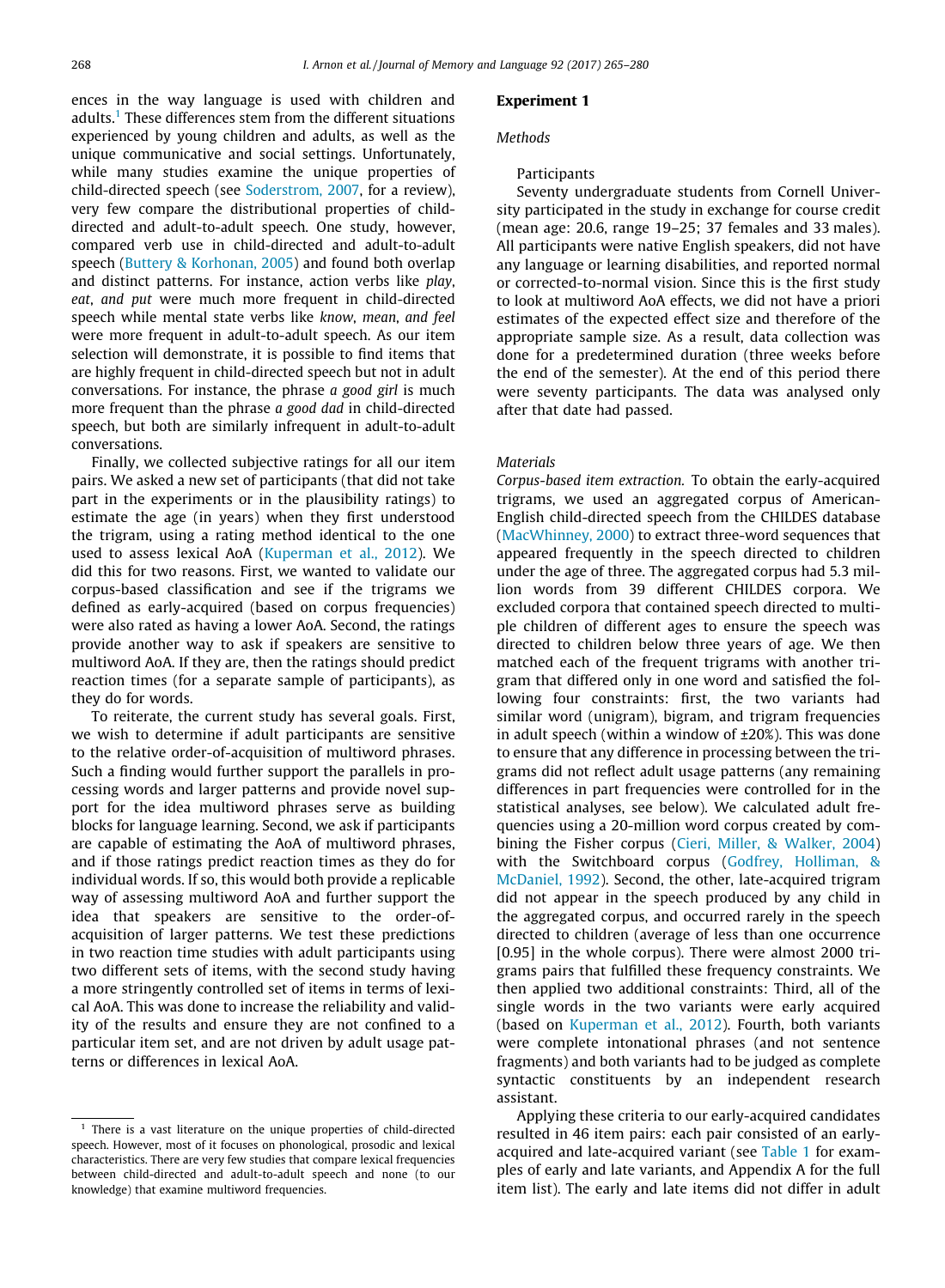<span id="page-4-0"></span>unigram frequency (word<sub>1</sub>:  $t(90) = -0.004$ ,  $p > 0.9$ , word<sub>2</sub>: t  $(90) = 0.0001$ ,  $p > .9$ , word<sub>3</sub>:  $t(79) = -.067$ ,  $p > .9$ ), bigram frequency (bigram<sub>1</sub>:  $t(90) = .0001$ ,  $p > .9$ , bigram<sub>2</sub>:  $t(90)$  $= -.095, p > .9$ ), and trigram frequency  $(t(90) = -.08,$  $p > .9$ ). See Table 2 for the frequency properties of the items. Since we were interested in controlling for the effect of multiword frequency on processing (rather than testing for it), the items had relatively low trigram frequency and did not span a large trigram frequency range (mean = 0.43 per million, range 0.04–4 per million). However, the early and late items did differ in number of letters (early: 11.76, late: 12.78,  $t(90) = -3.4$ ,  $p < .01$ ). Also, while all the words in the trigrams had a lexical AoA of under six, the early and late items set did differ in average lexical AoA with later-acquired phrases having a slightly later lexical AoA (early: 3.84, late: 4.49,  $t(90) = -3.98$ ,  $p < .01$ ). This difference will be controlled for in the analyses to ensure that the effect of multiword AoA occurs after controlling for lexical AoA (a factor known to affect decision times).

To make sure that the frequency difference found between our item pairs reflects a real difference in the language used with children and adults (and is not merely the result of comparing two different corpora), we applied our item selection process to two different sets of spoken adult corpora (Switchboard vs. Fisher). We extracted all the trigrams that appeared over ten times per million the Switchboard corpus. We then looked for all the trigrams that differed in only in one word, had similar unigram, bigram and trigram frequencies in the Fisher corpus (within a 20% window but appeared under one time per million in the Switchboard corpus (the ''child" corpus in this example). That is, we looked for trigram pairs where the pair had similar frequency in one corpus (Fisher) but different frequency in another (Switchboard). Using these two large corpora (larger than the ones we used for extracting the experimental items), we only found 100 such pairs (compared with 1800 when comparing child and adult speech). Of these, only eleven complied with the additional criteria used in our paper that all trigrams had to be syntactic constituents and form one prosodic unit.

To further ensure that burstiness ([Katz, 1996\)](#page-14-0) did not bias our material selection, we defined 100 random contiguous chunks of text (with ''wraparound" at the edges of the corpus, when necessary, to avoid under-sampling at the margins), each consisting of 20% of the overall adult corpus material. We used contiguous chunks because the ''burstiness" argument pertains to continuous samples of text/conversation. For each trigram, we collected mean frequencies and standard deviations across all randomly selected chunks. We then compared the Early and Late conditions to ensure that neither the standard deviation  $(t = 0.64, df = 85.32, p-value = 0.5177)$  nor the mean  $(t = 0.0456, df = 97.994, p-value = 0.963)$  of the groups differed. A significant difference in standard deviation would indicate that one of the conditions was more ''bursty" than the other – such a difference was not found, suggesting that our items were well-matched in terms of adult frequencies.

Plausibility ratings. Multiword sequences that appear more frequently in child-directed speech may also refer to more plausible events. To control for this in the analyses, we used Amazon Mechanical Turk (AMT) to collect plausibility ratings for all the experimental items. AMT is a crowdsourcing, web-based service (<https://www.mturk.com>) that enables the collection of responses from anonymous users. AMT is increasingly used for psycholinguistic research and norming data collected using AMT has been shown to reliably replicate lab-based findings ([Gibson](#page-14-0) [et al., 2011](#page-14-0)). Following [Kuperman et al., 2012,](#page-14-0) we filtered non-native participants by only using responses from participants who were currently residing in the US, who entered a valid US state when asked where they lived during their first seven years of their life, and who completed the task in a predefined time. Thirty-five native English speakers (19 females and 15 males) were asked to rate the plausibility of the items on a scale from  $1$  to  $7$  ( $1$ : highly implausible – 7: highly plausible). Plausibility was defined as ''describing an entity or situation that is likely to occur in the real world" (the same definition used in [Arnon & Snider, 2010\)](#page-14-0). In addition to the 92 experimental items, participants also rated 40 implausible filler sequences. The task took about 15 minutes to complete. While all the experimental items were judged as more plausible than the implausible fillers (experimental: 5.6,

Table 1

Examples of matched early- and later- acquired trigrams and their plausibility and frequency measures for Experiment 1.

| Early-trigram      | Early child-directed-<br>frea | Early-<br>plausibility | Early-adult-<br>frea | Late-trigram       | Late-child-directed-<br>frea | Late-<br>plausibility | Late-adult-<br>frea |
|--------------------|-------------------------------|------------------------|----------------------|--------------------|------------------------------|-----------------------|---------------------|
| are you<br>drawing | 59                            | 6.14                   |                      | are you<br>proud   |                              | 6.3                   |                     |
| for the baby       | 102                           | 6.02                   | 17                   | for the<br>teacher |                              | 6.12                  | 15                  |
| in the trash       | 84                            | 6.4                    | 30                   | in the hills       |                              | 5.05                  | 34                  |

Table 2

Adult frequency properties in the two conditions (per million words) for items in Experiment 1.

| Condition     | Word1            | Word2            | Word3      | Bigram1           | Bigram2 | Trigram                      |
|---------------|------------------|------------------|------------|-------------------|---------|------------------------------|
| Early<br>Late | 12,075<br>12,995 | 23,360<br>23,100 | 741<br>746 | 1280<br>1305<br>. | 14.J    | ر., ۱<br>$\sim$ $\sim$<br>ر… |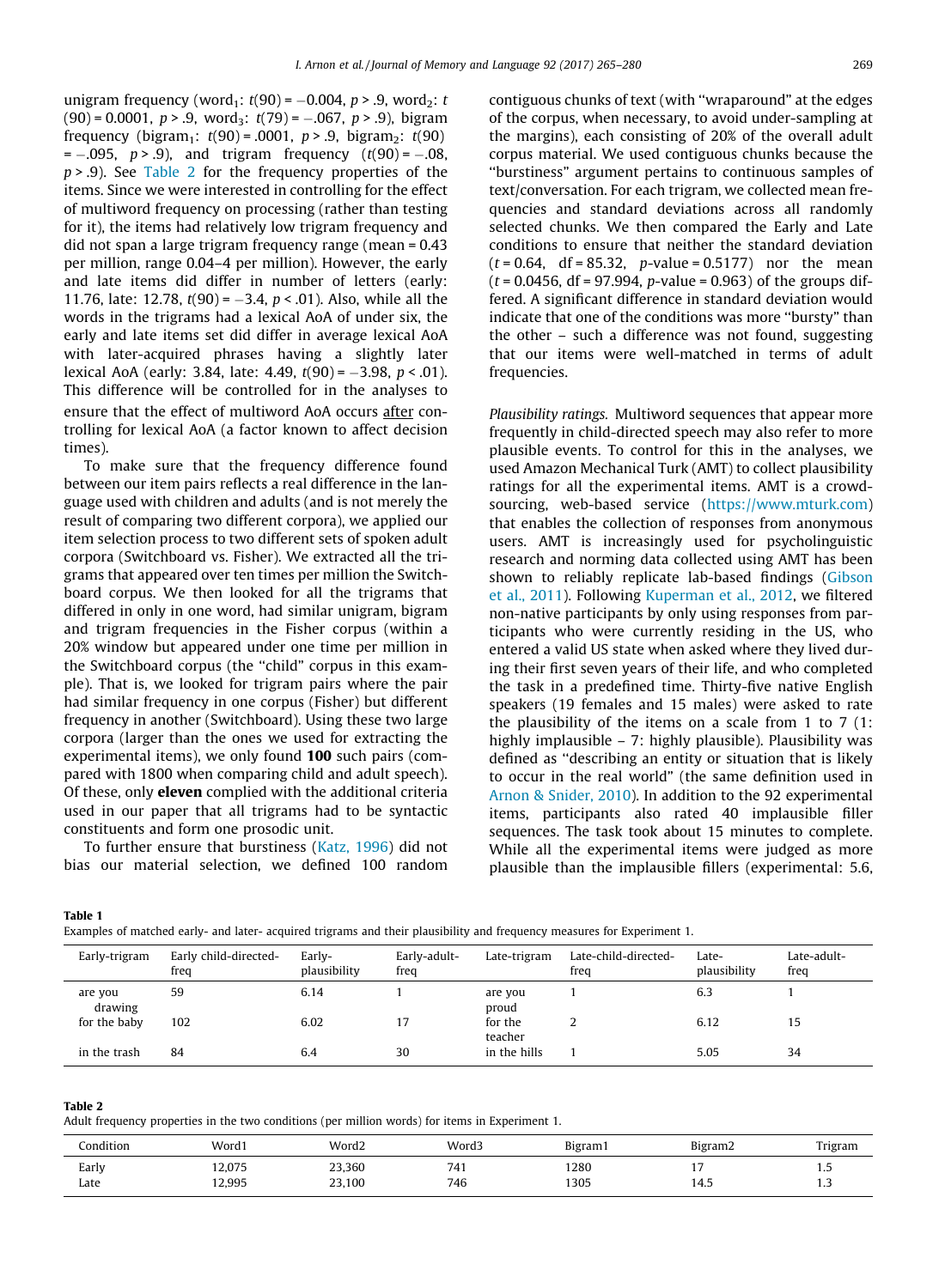fillers: 4.3,  $t(130) = 8.5$ ,  $p < .0001$ ), the early acquired items were more plausible than the late acquired ones (early: 6.0, late: 5.4,  $t(90) = 5.07$ ,  $p < .001$ ). The plausibility rating of each item was therefore controlled for in the statistical analyses reported below.

Subjective AoA ratings. In order to validate our corpusbased classification and determine whether participants can estimate AoA for multiword sequences like they do for words, we collected subjective AoA ratings for the forty item pairs. We used AMT to collect subjective ratings from 32 native English speakers (17 females and 15 males, screened in the same way as in the plausibility rating study). We followed the same procedures and instructions used by [Kuperman et al. \(2012\)](#page-14-0) in their large-scale AMT word AoA rating study. Participants rated all ninety-two experimental items (46 early-acquired and 46 lateacquired) as well as seventy single words taken from the Kuperman et al. norms. We included the single words to ensure that our sample provides similar AoA estimates for words as in the Kuperman et al. study. On each trial, participants saw a trigram or word on the screen and were asked to estimate the age (in years) when they first understood the item (even if they did not use it at the time). The study took around fifteen minutes to complete.

All participants completed the task suggesting they were able to estimate the AoA for multiword sequences. The results corroborated our corpus-based classification: our early-acquired items were rated as learned earlier than our later-acquired ones (early: 3;8, late: 5;3,  $t(90) = -9.38$ ,  $p$  < .001). Importantly, the correlation between the lexical AoA in our participant sample and that in the large-scale lexical AoA study ([Kuperman et al., 2012](#page-14-0)) was very high  $(r = .96)$ , further confirming the validity of the sample and the reliability of the subjective rating method.

#### Procedure

Participants completed a phrasal decision task, modelled on the classic lexical decision task used commonly in psycholinguistic research. The phrasal decision task has been used successfully in the past to study the processing of multiword sequences ([Arnon & Snider, 2010; Jolsvai](#page-14-0) [et al., 2013\)](#page-14-0). In this task, participants see multiword sequences on the screen and are asked to decide – as quickly and accurately as possible – if the sequence is a possible one in English. Fillers consisted of impossible sequences like 'full the out' or 'I as said'. Similar to a lexical decision task, participants are asked to press one key if the sequence is possible, and another if it is not. Each participant saw all of the experimental items (total = 92) intermixed with 92 impossible fillers to yield an equal number of yes and no responses over the course of the experiment. Order of presentation was randomized for each participant. The task took about 15 min to complete.

#### Results and discussion

Accuracy was high overall (mean of 97%) for both the early-acquired (mean 98%) and late-acquired items (97%), as is expected in lexical decision tasks. We excluded responses under 200 ms or more than 2.5 standard deviations from the mean of each condition. This resulted in the loss of 6% of the data. Incorrect responses were also excluded from the analysis.

We use mixed-effect regression models to analyse the results. All models had the maximal random effects structure justified by the design (cf. [Barr, Levy, Scheepers, &](#page-14-0) [Tily, 2013\)](#page-14-0). The frequencies of the unigrams, bigrams, and trigrams were entered as control variables into all analyses in order to measure the effect of AoA while controlling for frequency. We ran a principal component analysis to reduce the collinearity between all the unigram, bigram and trigram frequency measures, which were collinear. This led to three components (instead of the six frequency measures), and ensured that collinearity in all reported models was small (all variance inflation factors [vif's] were under 2). We added the plausibility ratings to all analyses since they differed between the two conditions. We also controlled for the average lexical AoA of the words in the two trigrams, since that differed between the two conditions.

#### Reaction times

As predicted, reaction times were faster for earlyacquired items compared to later ones (early: 685 ms  $(SD = 68)$ , late: 731 ms  $(SD = 74)$ ). A mixed-effects linear regression model was used to predict logged reaction times. We included type (early vs. late), log(plausibility) (logged to reduce skewness), number-of-letters, averagelexical-AoA (the averaged lexical AoA of the three words in the trigram), and the three PCA frequency components as fixed effects. We had subject and item-pair as random effects, as well as a by-subject random slope for type, and a by-item slope for type (to ensure the effects hold beyond items and subjects).

As expected, early items were decided on faster than later ones ( $\beta$  = -.04 [SE = .01],  $p < .01$ ; model comparison chi-square = 6.35,  $p < .05$ , see Table 3). The effect was significant controlling for syntactic completeness, all frequency measures, lexical AoA, and plausibility. Plausibility did not predict reaction times ( $\beta$  = -.08, SE = .05, p > 0.2, chi-square = 2.3,  $p = 0.1$ ), and neither did lexical AoA, even though it differed between the conditions ( $\beta$  = -.01,  $SE = .009$ ,  $p > .2$ , chi-square = 0.97). Unsurprisingly, items with more letters were responded to more slowly  $(\beta = .01, \text{ SE} = .004, p < .001, \text{ chi-square} = 14.14)$ . Two of

Table 3 Mixed-effect regression with AoA as a binary measure (early vs. late) for Experiment 1. Significance obtained using the lmerTest function in R.

| Fixed effects                                                                           | Coef.                                                      | SE.                                               | $T$ -value                                                   | P-value                                                    |
|-----------------------------------------------------------------------------------------|------------------------------------------------------------|---------------------------------------------------|--------------------------------------------------------------|------------------------------------------------------------|
| Intercept<br><b>AoA-Early</b><br>Plausibility<br>Lexical-AoA<br>Num-Let<br>pca1<br>pca2 | 6.52<br>$-.04$<br>$-.08$<br>$-.01$<br>.01<br>.03<br>$-.04$ | .11<br>.01<br>.05<br>.009<br>.004<br>.008<br>.008 | 57.8<br>2.78<br>$-1.44$<br>$-1.08$<br>3.85<br>3.7<br>$-4.65$ | < 001<br>< 0.05<br>>0.1<br>>0.2<br>< 001<br>$01$<br>$0.01$ |
| pca3                                                                                    | $-.007$                                                    | .008                                              | $-.88$                                                       | >0.3                                                       |

Variables in bold were significant ( $p < .05$ ).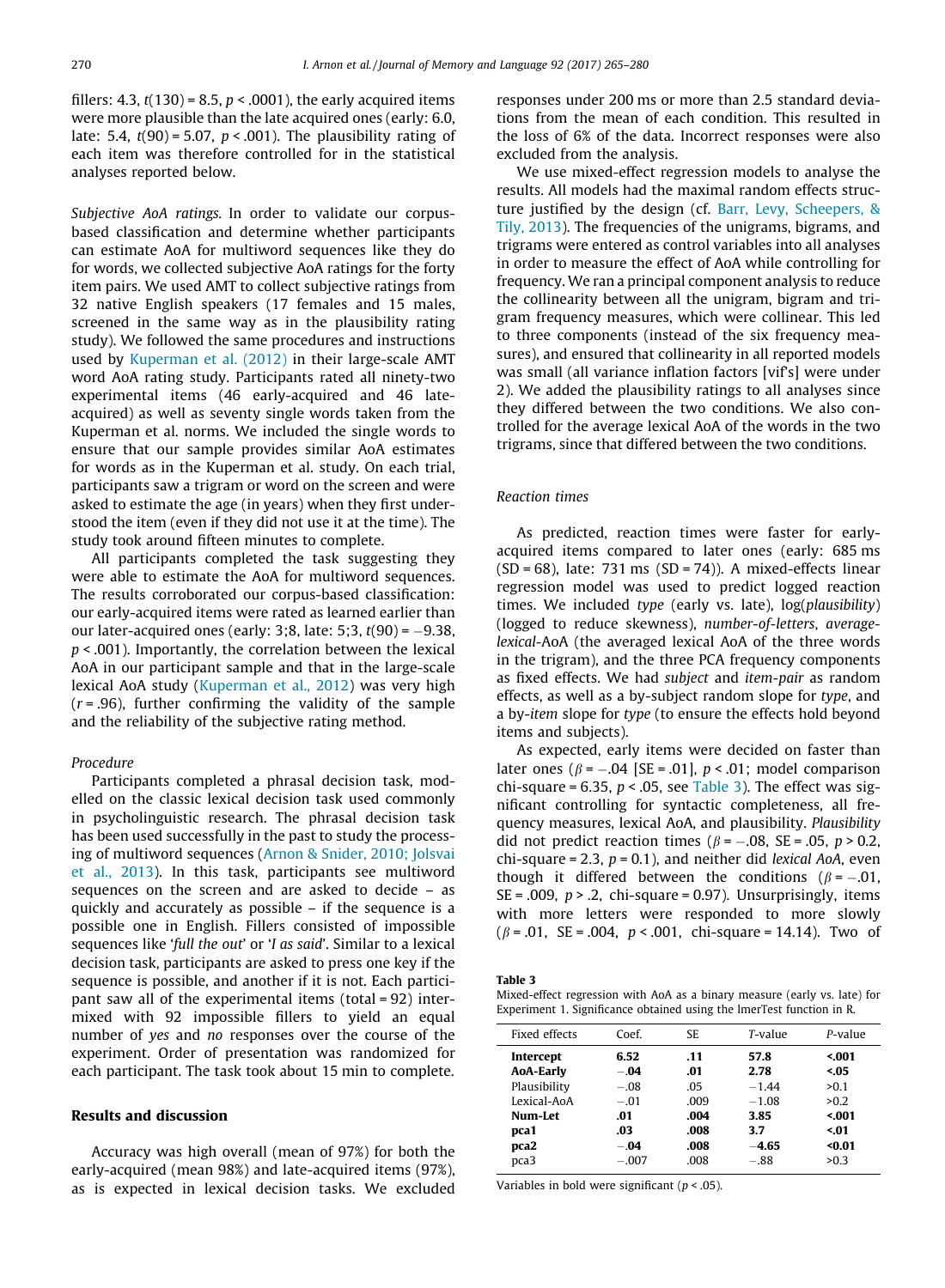the three aggregate frequency measures from the principal component analysis were significant. The first principal component – which was most highly correlated with the third word frequency – led to slower reaction times (pca1:  $\beta$  = .03, SE = .008, p < .01, chi-square = 4.5) while the second principal component – most highly correlated with the first bigram frequency – led to faster reaction times (pca2:  $\beta = -.04$ , SE = .008, p < .001, chisquare = 18.2). The effect of the third component was not significant (pca3:  $\beta = -0.007$ , SE = .008, p > .7, chisquare  $= 0.07$ ). These frequency effects should be interpreted with caution: Since the purpose of the study was to control for frequency effects, rather than investigate them the two conditions were matched on all frequencies, and the items were not selected to be from a wide frequency range. Importantly, the effect of multiword AoA persisted after controlling for all adult frequencies.

If speakers' ability to estimate AoA extends to multiword sequences, then the subjective rating – collected from a different sample - should be predictive of reaction times in our study. We ran an additional analysis to see how well the subjective AoA ratings predicted reaction times. We used the exact same model (in terms of fixed and random effects), but replaced the binary variable of type (early vs. late) with the log(subjective rating) for each trigram (logged to reduce skewness). The random slope between type and item was also removed because items were no longer treated as pairs.

Interestingly, the subjective ratings were highly predictive of reaction times. Items estimated as learned later were responded to more slowly than earlier ones, after controlling for lexical AoA, syntactic completeness, all frequency measures and plausibility ( $\beta$  = .01, SE = .02,  $p < .001$ , chi-square = 43.00, see Table 4). As in the previous model, plausibility  $(\beta = -.04, \text{ SE} = .03, p > .2, \text{ chi}$ square = 1.38) was not significant. Unlike in the previous model, the effect of lexical AoA in this model was significant, though it went in an unexpected direction: items with a higher average lexical AoA resulted in shorter reaction times ( $\beta$  = -.02, SE = .006,  $p < .01$ , chi-square = 20.1). This unexpected pattern – which was not found when the binary classification was used – may be a spurious effect driven by the high correlation between average lexical AoA and the subjective ratings ( $r = .54$ ,  $p < .01$ ), indeed, when we remove the subjective ratings from the model, lexical AoA is no longer significant ( $\beta$  = -.003, SE = .005,  $p > 0.5$ ). Unsurprisingly, items with more letters were

#### Table 4

Mixed-effect regression with subjective AoA ratings for Experiment 1. Significance estimates were obtained using the lmerTest function in R.

| Fixed effects  | Coef.   | SE.  | $T$ -value | P-value |
|----------------|---------|------|------------|---------|
| Intercept      | 6.26    | .08  | 76.08      | < 001   |
| Subjective-AoA | .01     | .08  | 7.61       | < 001   |
| Plausibility   | $-.03$  | .03  | $-.89$     | >0.3    |
| Lexical-AoA    | $-.02$  | .02  | $-4.64$    | $0.01$  |
| Num-Let        | .01     | .002 | 6.9        | < 001   |
| pca1           | .03     | .009 | 3.4        | < 01    |
| pca2           | $-.04$  | .009 | $-4.79$    | $0.001$ |
| pca3           | $-.003$ | .009 | $-.41$     | >0.6    |

Variables in bold were significant ( $p < .05$ ).

responded to more slowly ( $\beta$  = .01, SE = .003, p < .001, chisquare = 25.3,  $p < .001$ ). The same two principal components measures were significant in this analysis (pca1:  $\beta$  = .02, SE = .008, p > .01, chi-square = 9.1; pca2:  $\beta$  = -.04, SE = .008,  $p < .001$ , chi-square = 29.1; pca3:  $\beta$  = 0.004, SE = .008,  $p > .9$ , chi-square = .002; pca4:  $\beta = 0.001$ , SE = .007,  $p > .8$ , chi-square = .06).

In sum, participants were faster to respond to earlyacquired trigrams compared to later-acquired ones, after controlling for adult usage patterns, plausibility and lexical AoA. Moreover, the estimated age at which a trigram was acquired was a significant predictor of reaction times, as is the case for individual words. These findings provide the first demonstration of AoA effects for units larger than single words.

To make sure these findings are not limited to a specific set of items, we conduct a second experiment using a different set of items extracted in the same way. This second study will also address a potential shortcoming of the first: despite the great care taken in constructing and selecting the items, the early- and late-acquired conditions in the first study did differ in lexical AoA. While all the words in the phrases were acquired early (before the age of six), later-acquired phrases contained words that were acquired on average a year-and-a-half later than those of the earlyacquired phrases (early-phrase: average lexical AoA of three years and 8-months vs. later-phrases: average lexical AoA of five years and 5-months). Since our goal is to demonstrate an effect of phrase AoA that goes beyond the documented word AoA, we need to make sure that this difference is not driving our effect. Finally, to further ensure that the effect is not driven by frequency differences between the variants in adult usage, we decided to impose an even more stringent frequency criterion in the second study: the early- and late- variants had to have similar word (unigram), bigram, and trigram frequencies in adult speech within a window of ±10% and not 20% as in the first study.

#### Experiment 2

#### Methods

#### Participants

Seventy undergraduate students from Cornell University participated in the study in exchange for course credit (mean age: 19.7, range 18–22; 46 females and 24 males). All participants were native English speakers, did not have any language or learning disabilities, and reported normal or corrected-to-normal vision. We collected data from the same number of participants as in Experiment 1.

#### **Materials**

Corpus-based item extraction. We used the same procedure used in Experiment 1 to extract an additional set of item pairs. We used the same child-directed corpus as in the previous study. We extracted three-word sequences that appeared over 10 times per million in the corpus and then matched each of the frequent trigrams with another trigram that differed only in one word and satisfied the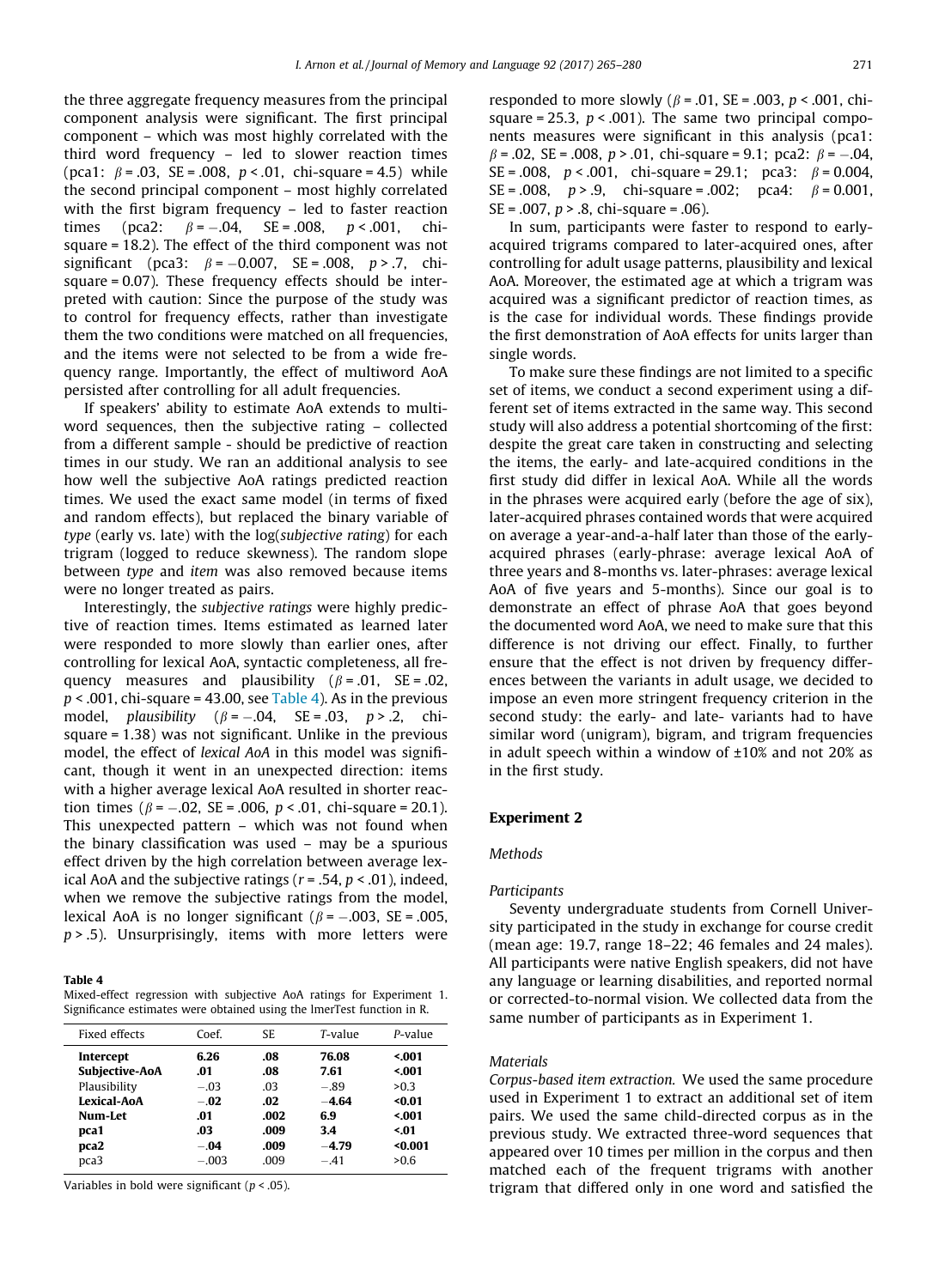following constraints: First, the two variants had similar word (unigram), bigram, and trigram frequencies in adult speech (using the same combined Fisher and Switchboard corpus used in the previous study). We decreased the window to ±10% (from ±20% in Experiment 1) to further ensure our effect is not driven by differences in adult usage patterns between the two variants. Second, the other, lateacquired trigram did not appear in the speech produced by any child in the aggregated corpus, and occurred rarely in the speech directed to children (average of less than one occurrence [0.95] in the whole corpus). Third, all of the single words in the two variants were early acquired (based on [Kuperman et al., 2012\)](#page-14-0), and fourth, both variants were complete intonational phrases (and not sentence fragments) and had to be judged as complete syntactic constituents by an independent research assistant.

Applying these criteria to our early-acquired candidates resulted in 33 item pairs: each pair consisted of an earlyacquired and late-acquired variant (see Table 5 for examples of early and late variants, and Appendix B for the full item list). The early and late items did not differ in adult unigram frequency (word<sub>1</sub>:  $t(64) = -0.002$ ,  $p > 0.9$ , word<sub>2</sub>: t  $(64) = 0.003$ ,  $p > .9$ , word<sub>3</sub>:  $t(64) = .003$ ,  $p > .9$ ), bigram frequency (bigram<sub>1</sub>:  $t(64) = .29$ ,  $p > .7$ , bigram<sub>2</sub>:  $t(64) = .25$ ,  $p > .8$ ), and trigram frequency  $(t(64) = -.05, p > .9)$ . See Table 6 for the frequency properties of the items. As intended, the items here were better controlled than in Experiment 1. The early and late items did not differ in the number of letters (early: 12.66, late: 13.3,  $t(64)$  $= -1.4$ ,  $p > 0.1$ , and more importantly, the early and late items did not differ in average lexical AoA (early: 4.03, late: 4.08,  $t(64) = -0.32$ ,  $p > .7$ ).

As in the Experiment 1, to make sure that the frequency difference found between our item pairs reflects a real difference in the language used with children and adults (and is not merely the result of comparing two different corpora), we applied our item selection process to two different sets of spoken adult corpora (Switchboard vs. Fisher), using the same 10% frequency window used in Experiment 2. Using these two large corpora (larger than the ones we used for extracting the experimental items), we only found 21 such pairs (compared with 980 when comparing child

and adult speech). Of these, only 3 complied with the additional criteria used in our paper that all trigrams had to be syntactic constituents and form one prosodic unit.

To ensure that burstiness [\(Katz, 1996\)](#page-14-0) did not bias our material selection, we applied the exact same analyses as in Experiment 1, collecting mean frequencies and standard deviations for all trigrams from 100 random contiguous chunks. We then compared counts across the Early and Late conditions to ensure that neither the standard deviation  $(t = -0.5682, df = 71.207, p-value = 0.5717)$  nor the mean  $(t = 0.0223, df = 77.971, p-value = 0.9823)$  of the groups differed. A significant difference in standard deviation would indicate that one of the conditions was more ''bursty" than the other – such a difference was not found suggesting that our items were well-matched in terms of adult frequencies.

Plausibility ratings. We used the same procedure as in Experiment 1 to collect plausibility ratings for each trigram using AMT. Thirty-four native English speakers (19 females and 15 males, screened in the same way as in the previous rating study) were asked to rate the plausibility of the items on a scale from 1 to 7 (1: highly implausible – 7: highly plausible). In addition to the 66 experimental items, participants also rated 40 implausible filler sequences. While all the experimental items were judged as more plausible than the implausible fillers (experimental: 5.6, fillers: 4.3,  $t(124) = 8.5$ ,  $p < .0001$ ), the early acquired items were more plausible than the late acquired ones (early: 6.0, late: 5.24,  $t(64) = 4.19$ ,  $p < .001$ ). The plausibility rating of each item was therefore controlled for in the statistical analyses reported below (see Table 6).

Subjective AoA ratings. As in Experiment 1, we collected subjective AoA ratings for all trigrams from 32 native English speakers (19 females and 13 males). We followed the exact same procedures and instructions used in Experiment 1. Participants rated all sixty-six experimental items (33 early-acquired and 33 late-acquired) as well as seventy single words taken from the Kuperman et al. norms (again, to ensure that our sample provides similar word AoA estimates). On each trial, participants saw a trigram or word on the screen and were asked to estimate the age (in years)

Table 5

Examples of matched early- and later- acquired trigrams and their plausibility and frequency measures for Experiment 2.

| Early-<br>trigram               | Early child-directed-<br>freq | Early-<br>plausibility | Early-adult-<br>freq | Late-<br>trigram                | Late-child-directed-<br>freq | Late-<br>plausibility | Late-adult-<br>freq |
|---------------------------------|-------------------------------|------------------------|----------------------|---------------------------------|------------------------------|-----------------------|---------------------|
| a good girl<br>take them<br>off | 203<br>84                     | 6.47<br>6.36           | 10<br>27             | a good dad<br>take time<br>off  | $\mathbf{0}$<br>$\bf{0}$     | 6.52<br>6.47          | 9<br>28             |
| you push it<br>can eat it       | 77<br>60                      | 5.8<br>5.75            | 6                    | you mail it<br>can change<br>it |                              | 5.72<br>5.47          |                     |

Table 6

Adult frequency properties in the two conditions (per million words) for items in Experiment 2.

| Condition     | Word1            | Word <sub>2</sub> | Word3        | Bigram1    | Bigram2            | Trigram      |
|---------------|------------------|-------------------|--------------|------------|--------------------|--------------|
| Early<br>Late | 10,375<br>10.380 | 1,929<br>11,919   | 3798<br>3793 | 467<br>416 | 36<br>$\sim$<br>30 | 0.55<br>0.56 |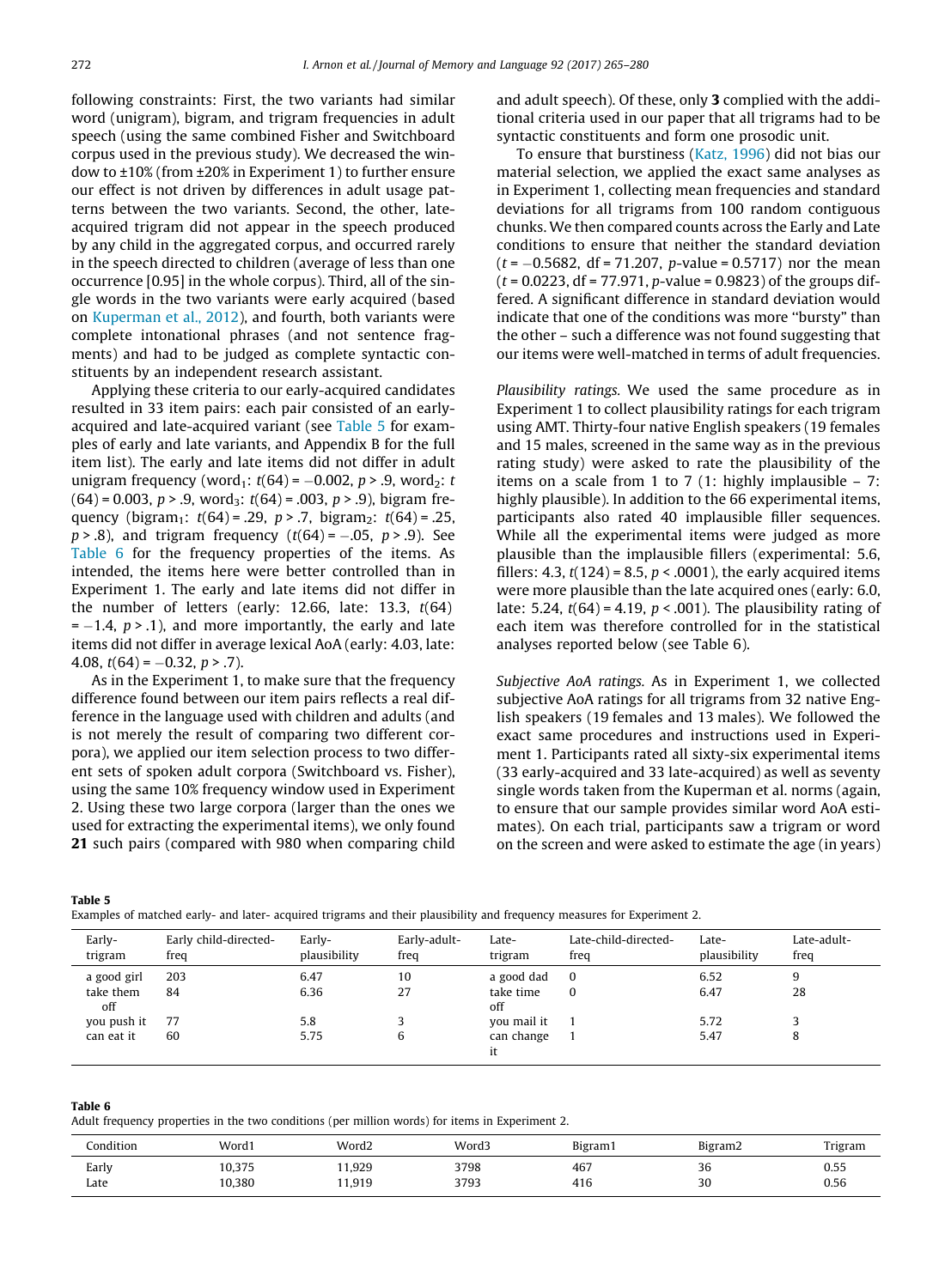when they first understood the item (even if they did not use it at the time).

All participants completed the task. The results corroborated our corpus-based classification: our early-acquired items were rated as learned earlier than our lateracquired ones: the early items were acquired only 5 days on average before the later ones (early: 4;03, late: 4;08, t  $(64) = -0.32$ ,  $p > .7$ ). Importantly, the correlation between the lexical AoA in our participant sample and that in the large-scale lexical AoA study ([Kuperman et al., 2012](#page-14-0)) was very high ( $r = .96$ ). The correlation between the current ratings and the ones collected for the same words in Experiment 1 was also very high  $(r = .95)$ , further confirming the validity of the sample and the reliability of the subjective rating method.

### Procedure

The procedure was identical to that of Experiment 1.

# Results

Accuracy was high overall (mean of 97%) for both earlyacquired (98%) and late-acquired items (95%), as is expected in lexical decision tasks. We excluded responses under 200 ms or more than 2.5 standard deviations from the mean of each condition. This resulted in the loss of 7% of the data. Incorrect responses were also excluded from the analysis.

We use the same mixed-effect regression models as in Experiment 1 to analyse the results. All models had the maximal random effects structure justified by the design (cf. [Barr et al., 2013\)](#page-14-0). The frequencies of the unigrams, bigrams, and trigrams were entered as control variables into all analyses in order to measure the effect of AoA while controlling for frequency. We ran a principal component analysis to reduce the collinearity between all the unigram, bigram and trigram frequency measures, which were collinear. This led to four components (instead of the six frequency measures), and ensured that collinearity in all reported models was small (all variance inflation factors [vif's] were under 2). We added the plausibility ratings to all analyses since they differed between the two conditions. We also controlled for the lexical AoA of the words in the two trigrams.

# Reaction times

As predicted, reaction times were faster for earlyacquired items compared to later ones (early: 720 ms  $(SD = 50)$ , late: 771 ms  $(SD = 70)$ ). A mixed-effects linear regression model was used to predict logged reaction times. We included type (early vs. late),  $log(plausibility)$ (logged to reduce skewness), number-of-letters, averagelexical-AoA (the averaged lexical AoA of the three words in the trigram), and the four PCA frequency components as fixed effects. We had subject and item-pair as random effects, as well as a by-subject random slope for type, and a by-item slope for type (to ensure the effects hold beyond item pairs – in each pair there was an early and a late variant - and subjects).

As expected, and as found in Experiment 1, early items were decided on faster than later ones ( $\beta$  = -.04 [SE = .01],  $p < .05$ ; model comparison chi-square = 5.03,  $p < .05$ , See Table 7). The effect was significant controlling for all frequency measures, lexical AoA, and plausibility. Plausibility did not predict reaction times ( $\beta$  = -.04, SE = .05, p > 0.4, chi-square = 0.81) and neither did lexical AoA, which was better matched between the conditions ( $\beta$  = .001, SE = .01,  $p > .9$ , chi-square = 0.03). Unsurprisingly, items with more letters were responded to more slowly,  $\beta$  = .02, SE = .005,  $p < .001$ , chi-square = 16.33). None of the four aggregate frequency measures from the principal component analysis were significant (pca1:  $\beta$  = .009, SE = .008, p > .3, chisquare = 1.24; pca2:  $\beta$  = -.002, SE = .008, p > .9, chisquare = .15; pca3:  $\beta$  = -0.01, SE = .009, p > .2, chisquare = 1.44; pca4:  $\beta$  = 0.005, SE = .008, p > .5, chisquare = 0.53). Because the two conditions were matched on all frequencies, and the items were selected to be from a small frequency range (smaller than that of Experiment 1), it not surprising that the frequency measures were not predictive of reaction times.

As in Experiment 1, we wanted to see if the subjective ratings (collected from a different sample) would predict reaction times. We ran an additional analysis to see how well the subjective AoA ratings predicted reaction times. We used the exact same model (in terms of fixed and random effects), but replaced the binary variable of type (early vs. late) with the log(subjective rating) for each trigram (logged to reduce skewness). The random slope between type and item was also removed because items were no longer treated as pairs.

Table 7

| Mixed-effect regression with AoA as a binary measure (early vs. late) for Experiment 2. Significance obtained using the ImerTest function in R. |  |  |
|-------------------------------------------------------------------------------------------------------------------------------------------------|--|--|
|                                                                                                                                                 |  |  |

| Fixed effects | Coef.  | <b>SE</b> | $T$ -value | P-value |
|---------------|--------|-----------|------------|---------|
| Intercept     | 6.36   | .12       | 51.49      | 5001    |
| AoA-Late      | .04    | .01       | 2.23       | < 0.05  |
| Plausibility  | $-.04$ | .05       | $-0.84$    | >0.4    |
| Lexical-AoA   | .001   | .01       | 0.09       | > 9     |
| Num-Let       | .02    | .005      | 4.04       | < 0.01  |
| pca1          | .009   | .008      | 1.04       | >3      |
| pca2          | .002   | .008      | 0.02       | > 9     |
| pca3          | $-.01$ | .009      | $-1.09$    | >0.2    |
| pca4          | .005   | .009      | .63        | > 5     |
|               |        |           |            |         |

Variables in bold were significant ( $p < .05$ ).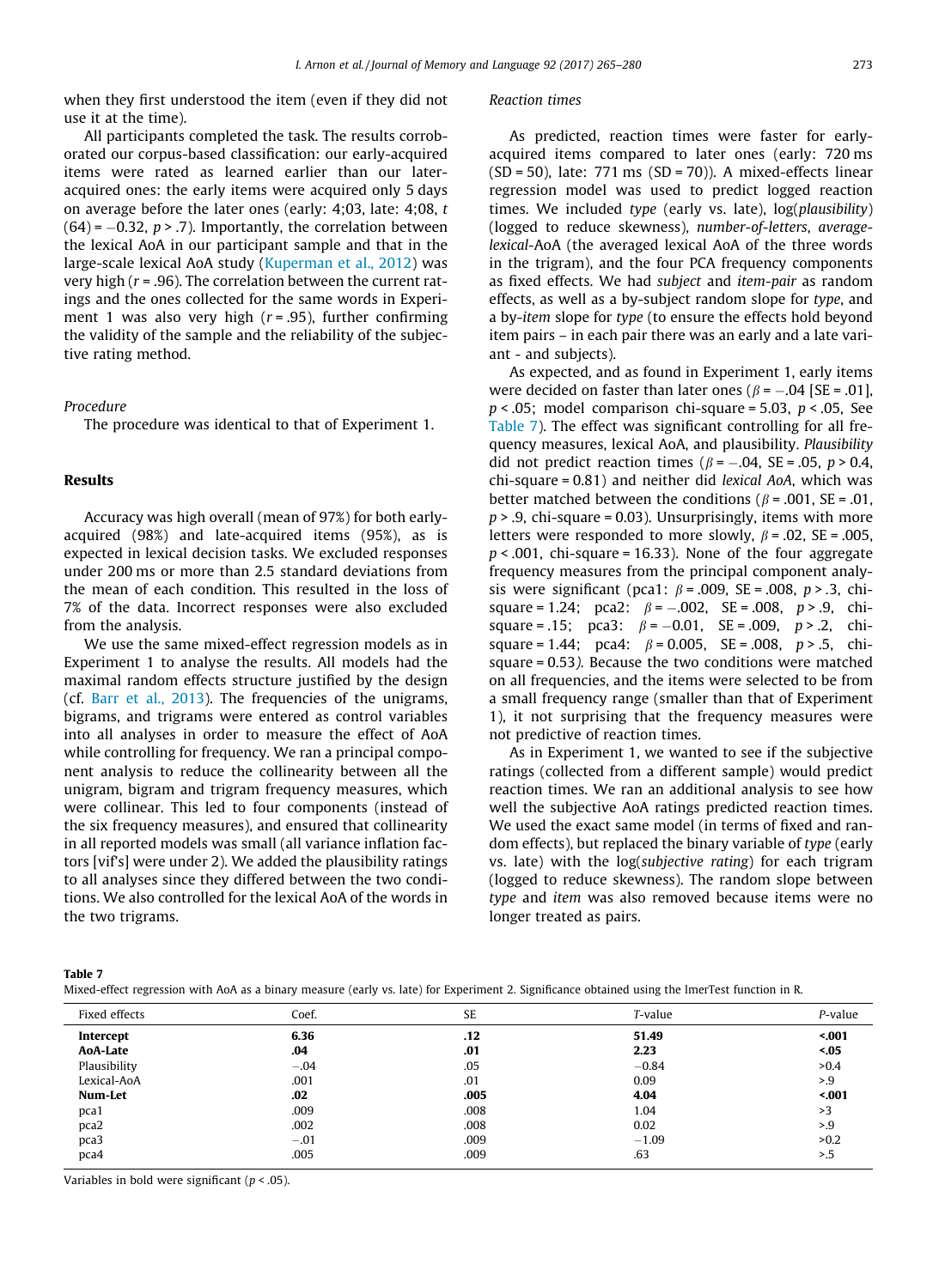# Table 8

Mixed-effect regression with subjective AoA ratings for Experiment 2. Significance estimates were obtained using the lmerTest function in R.

| Fixed effects  | Coef.   | <b>SE</b> | $T$ -value | P-value |
|----------------|---------|-----------|------------|---------|
| Intercept      | 6.26    | .08       | 75.3       | 5001    |
| Subjective-AoA | .08     | .02       | 4.22       | < 0.01  |
| Plausibility   | $-.07$  | .02       | $-2.67$    | < 0.01  |
| Lexical-AoA    | $-.004$ | .01       | 0.048      | >0.9    |
| Num-Let        | .02     | .003      | 7.44       | < 0.01  |
| pca1           | .01     | .008      | 1.35       | >1      |
| pca2           | $-.006$ | .008      | $-0.68$    | >0.4    |
| pca3           | $-.008$ | .009      | $-.98$     | >0.3    |
| pca4           | .004    | .009      | 0.42       | >0.6    |

Variables in bold were significant ( $p < .05$ ).

Similar to Experiment 1, the subjective ratings were highly predictive of reaction times: items estimated as learned later were responded to more slowly than earlier ones  $(\beta = .08, \text{ SE} = .02, p < .001, \text{ chi-square} = 17.56, \text{ See}$ Table 8), controlling for all frequency measures, lexical AoA and plausibility. Unlike the previous analysis, Plausibility was a significant predictor, with more plausible items being responded to faster ( $\beta$  = -.07, SE = .02, p < .01, chisquare = 7.15). This difference may be impacted by the higher correlation between plausibility and the subjective ratings ( $r = -.34$ ,  $p < .01$ ). Importantly, as in the previous model, lexical AoA was not significant ( $\beta$  = -.005, SE = .01,  $p > .9$ , chi-square = 0.09), suggesting that the unexpected pattern found when using subjective ratings in Experiment 1 was a spurious one. Items with more letters were responded to more slowly,  $\beta$  = .02, SE = .004, p < .001, chisquare = 55.1,  $p < .001$ ). None of the four pca frequency measures were in this model as well (pca1:  $\beta$  = .02, SE = .008,  $p > 0.1$ , chi-square = 2.06; pca2:  $\beta = -0.006$ , SE = .007,  $p > .4$ , chi-square = .42; pca3:  $\beta = -0.008$ , SE = .009,  $p > .3$ , chi-square = 1.04; pca4:  $\beta = 0.004$ , SE = .009,  $p > .6$ , chi-square = .26)

In sum, participants were faster to respond to earlyacquired trigrams compared to later-acquired ones, after controlling for adult usage patterns, plausibility and lexical AoA. Moreover, the estimated age at which a trigram was acquired was a significant predictor of reaction times, as is the case for individual words. These findings replicate and strengthen the results of Experiment 1: they show that speakers are sensitive to multiword AoA even after matching the items on lexical AoA and applying a more stringent frequency criterion for matching the variants on adult usage patterns.

## Discussion

The research on lexical AoA has demonstrated that early-acquired words show a processing advantage in adults compared to words that are acquired later. In this study, we extend these findings to show that the effect is not limited to words, but is also found for multiword sequences. We used a phrasal decision task to compare processing times between early- and late-acquired trigrams that differed only in one word and were matched on all adult frequencies, as well as word AoA (e.g., for the baby vs. for the men). The results of two studies – using two different sets of items - show that trigrams that were

learned earlier – as estimated using both child-directed corpus frequencies and subjective ratings – were responded to faster compared to later acquired trigrams. The effect was significant both when using the corpusbased classification (early vs. late) and when using the subjective AoA ratings gathered from a different set of speakers. The effect cannot be attributed to usage patterns in adult language since it was found when controlling for all adult frequencies as well as plausibility: adults responded to early-acquired trigrams faster than lateracquired ones even though both the trigrams and the individual words were equally frequent in adult language (and after controlling for all frequencies in the analyses). These effects were found using two different sets of items, suggesting they are not limited to a particular set of phrases.

The combined results of the rating studies and the phrasal decision tasks show that (a) speakers are able to estimate the relative order of acquisition of multiword sequences, and (b) that these subjective estimates predict processing times, as they do for individual words. Speakers were faster to respond to phrases that were estimated as learned earlier (by a different set of participants). Both measures (the corpus-based ones and the subjective ratings) capture the relative order of acquisition of different sequences and provide an indication of what early building blocks for language look like. The findings indicate that, similar to words, multiword sequences that were learned earlier showed a processing advantage, after controlling for many properties in adult language use.

As in the case of lexical AoA effects, it is hard to prove a causal relation between order of acquisition and the processing advantage seen in adults. It is possible that earlyacquired items were learned earlier because they are easier on some other dimension of meaning or form. Neither the current study, nor the large literature on lexical AoA effects can provide a definitive answer to this challenge: while studies can (and do) control for many of the linguistic properties of the items, it is theoretically possible that there are additional factors that were not accounted for and that drive the effect. One way of addressing this challenge is by using artificial language learning to study AoA effects: such settings provide full control of both the linguistic properties and the learning settings of the different items. Two studies have used such a design to show AoA effects ([Izura et al., 2011;](#page-14-0) [Catling et al., 2014](#page-14-0)): when participants were taught nonce words for novel objects (e.g., Greeble shapes), early-learned items showed processing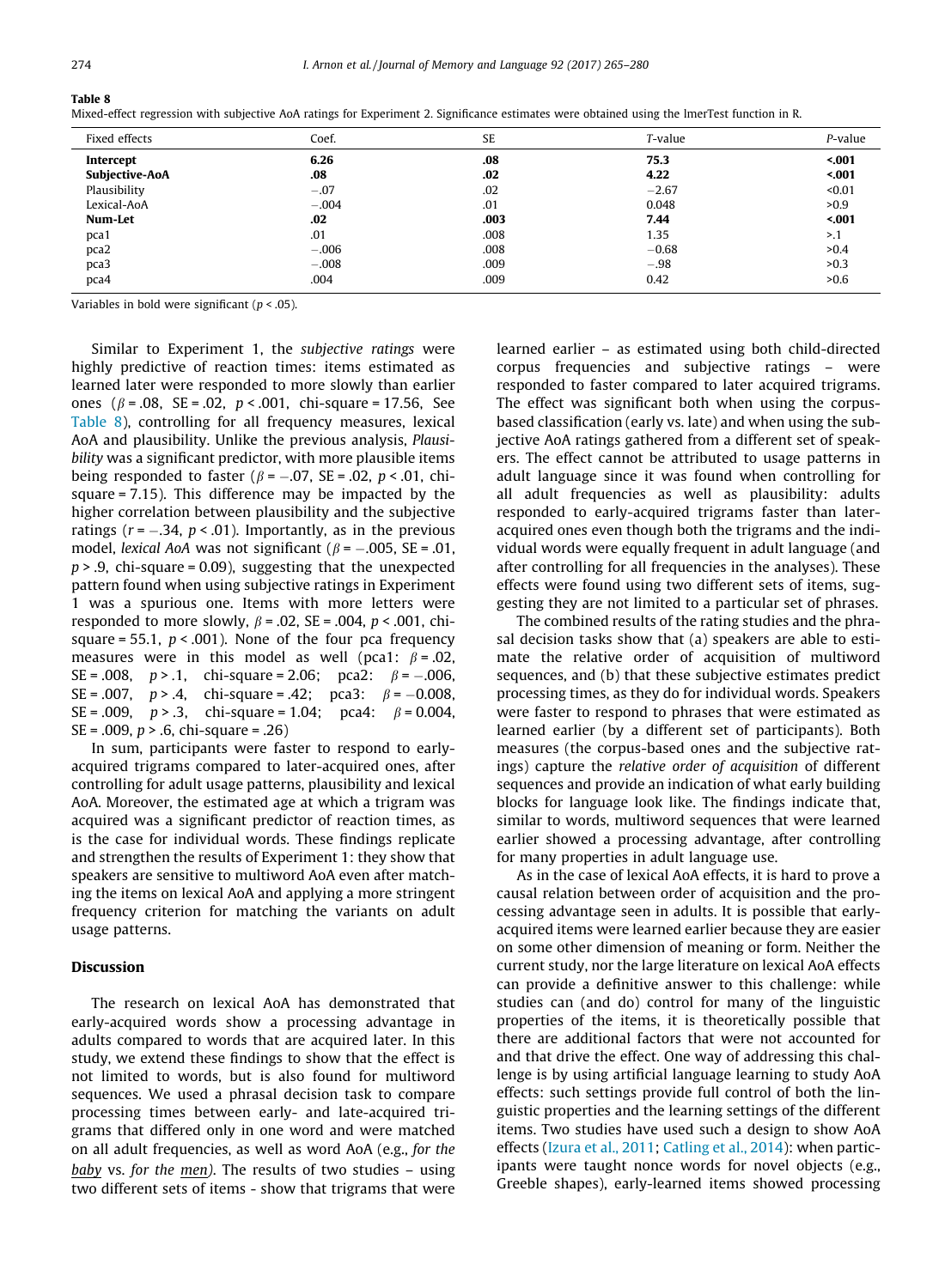advantages compared to later-learned ones. Since all other factors were kept equal (frequency, meaning, learning setting), such findings provide convincing evidence for the claim that order-of-acquisition has an independent and real role in generating the well-documented AoA effects.

Two additional factors are worth considering in more depth. The relation between AoA and two frequency measures that capture experience throughout the life span – cumulative frequency and frequency trajectory – has been debated in the lexical AoA literature. Cumulative frequency refers to the overall experience with a word throughout life: early-acquired words have a higher cumulative frequency compared to later-acquired ones by virtue of being known for more years [\(Lewis, Gerhand, & Ellis, 2001](#page-14-0)). Frequency trajectory refers to the change in experience during the lifespan: early-acquired words tend to have a high-to-low trajectory; they are encountered a lot early in life and less in adulthood ([Zevin & Seidenberg, 2002, 2004\)](#page-15-0). Both factors have been argued to be the real force behind AoA effect and both were not controlled for in the current study: could they be driving our effects? There is quite a lot of evidence in the lexical AoA literature against cumulative frequency being the underlying factor creating AoA effects. AoA effects persist after controlling for cumulative frequency ([Ghyselinck et al., 2004; Perez, 2007;](#page-14-0)[Moore & Valentine,](#page-15-0) [1998\)](#page-15-0); AoA effects are found in lab conditions where both cumulative frequency and AoA are fully controlled ([Stewart & Ellis, 2008](#page-15-0)); and AoA effects are not larger in older adults compared to younger ones, as predicted by the cumulative frequency hypothesis ([Morrison et al.,](#page-15-0) [2002,](#page-15-0) but see [Catling et al., 2013\)](#page-14-0). Moreover, cumulative frequency effects are rarely found for lexical decision tasks like the one we used: such effects (when found) seem to be limited to tasks where there is a non-arbitrary mapping between spelling and sound (like reading aloud tasks). In general, there seems to be a difference in the magnitude and stability of AoA effects between tasks that rely on more non-arbitrary spelling-sound mappings, like reading aloud tasks, and ones that draw on more arbitrary spellingmeaning mapping like the lexical decision task we used where the relation between an object and its label is mostly arbitrary (Bonin, Barry, Méot, & Chalard, 2004; Bonin, Méot, [Mermillod, Ferrand, & Barry, 2009; Maermillod et al., 2012](#page-14-0)). Importantly, the hypothesis is even less applicable to our study since all of our items had very low frequency in the adult corpus (around one per million for both the early and late items): any cumulative difference between them would be very small since they are all low frequency in adult usage. In sum, cumulative frequency does not seem like a plausible explanation for our effects.

The relation between frequency trajectory and AoA is more complex: rather than viewing the two as contradictory, a recent proposal sees them as complementary ([Maermillod et al., 2012](#page-15-0)). Frequency trajectory provides a richer, two-dimensional measure of AoA that encodes both the order of acquisition and the amount of exposure to items during learning and offers a way to make more precise predictions on how (and why) age-related effects occur in learning. This proposal is backed up by a series of computational simulations that assess the effects of AoA and frequency trajectory on learning arbitrary mappings (as those found in picture naming or lexical decision tasks) and non-arbitrary ones (like those found in reading aloud tasks). The results show effects of both AoA (early vs. late) and frequency trajectory in tasks with more arbitrary spelling-sound mappings but not with less arbitrary sound-form ones, a pattern that is consistent with other findings (e.g., [Zevin & Seidenberg, 2004](#page-15-0), vs. Perrez, 2007, but see [Monaghan, Shillcock, Christiansen, & Kirby, 2014](#page-15-0) for findings that earlier-acquired words have less arbitrary sound-mappings more generally). Interestingly, our study provides possible additional evidence for the utility of frequency trajectory in studying AoA effects: because we used actual corpus measures in constructing our items we know their frequency in both child-directed and adult speech. Our early-acquired items did indeed have the high-tolow frequency trajectory that is expected to result in a processing advantage. The fact that RTs were affected both by our corpus-based classification and by the subjective ratings (which are a measure of order of acquisition) is consistent with viewing the two as complementary measures of age-effects on learning.

The challenge of isolating order-of-acquisition from the other linguistic characteristics with which it is correlated or associated becomes even harder for multiword sequences. The relative paucity of research on the properties and processing of multiword sequences (compared to words) means that there are no established norms on the linguistic properties known to affect lexical processing for multiword sequences (e.g., imageability, neighbourhood density). Even more challenging is the fact that it is not clear how to operationalize such features for larger sequences (e.g., how does one measure the imageabiltiy of a sequence?). Consequently, this study should be seen as a first step in establishing AoA in multiword phrases: While there may indeed be additional differences between the early and late trigrams that were not taken into account, we controlled for many of the prominent factors affecting word processing (e.g., frequency, word AoA, plausibility).

This is the first study, to our knowledge, to uncover AoA effects for units larger than single words. The existence of such effects has psycholinguistic and developmental implications. From a developmental perspective, finding that multiword sequences show AoA effects provides strong support for their role as building blocks for language learning. Because both frequency and lexical AoA were controlled for, the effects in our study could not come about unless learners (at some point) had treated the sequence as one unit. Speakers' sensitivity to multiword AoA requires that they (a) remain sensitive to the AoA of the sequence in addition to (and independently from) that of its parts, and (b) keep track of both frequency and AoA for multiword sequences. Consequently, finding AoA effects for multiword sequences challenges the commonly held view that children first learn words and then use these basic lexical units to develop more complex and structured representations. Instead, our results suggest that children are sensitive to distributional information computed at multiple granularities (between sounds, words, and sequences of words), and draw on units of varying sizes in the process of learning [\(Christiansen & Chater, 2016b; Tomasello, 2003](#page-14-0)). Our findings further support the claim that children are sensitive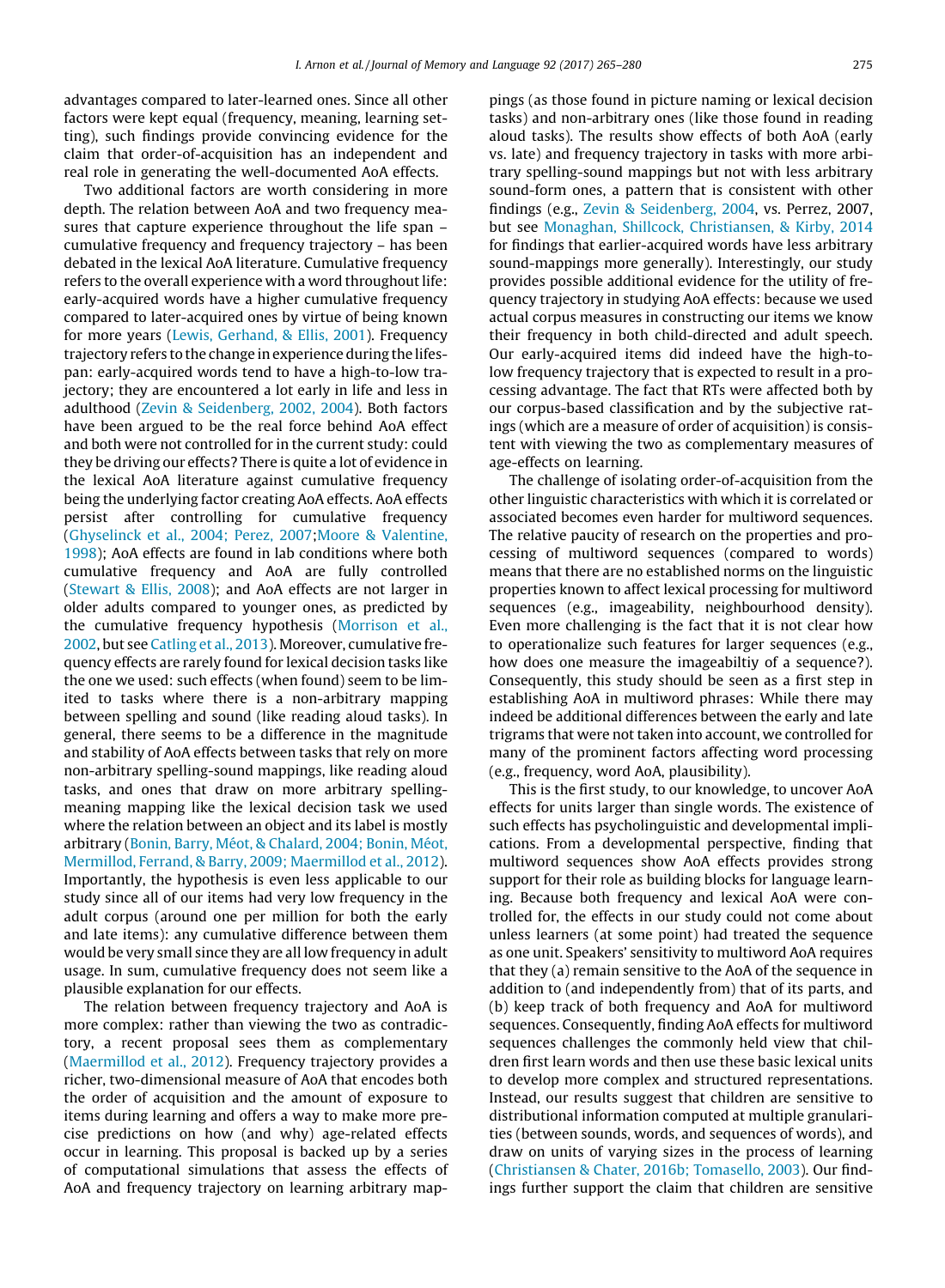to input frequencies (see [Christiansen & Chater, 2016a;](#page-14-0) [Diessel, 2007; Lieven, 2010](#page-14-0), for reviews), and provide novel evidence for the usage-based prediction that multiword units serve as building blocks for language learning [\(Abbot-Smith & Tomasello, 2006\)](#page-14-0). This prediction is hard to test by looking at child language because of the difficulty involved in identifying the units children learn from, especially given production-comprehension asymmetries. Looking at adult processing to find traces of early units – as in the current study – offers a novel way of examining children's building blocks, and provides additional evidence for their role in learning.

From a psycholinguistic perspective, the findings highlight the parallels between words and larger sequences. They blur the long-held lexicon-grammar distinction – multiword sequences show a key signature of lexical storage – and challenge the notion that words and larger patterns are processed by qualitatively different systems [\(Pinker,](#page-15-0) [1999; Pinker & Ullman, 2002](#page-15-0)). Instead, our findings are better accommodated by a single-system view of language [\(Bybee, 1998; Christiansen & Chater, 2016a,b; Croft, 2001;](#page-14-0) [Elman, 2009; Langacker, 1987; McClelland et al., 2010;](#page-14-0) [Wray, 2002](#page-14-0)) where all linguistic experience is processed by similar cognitive mechanisms. Our results corroborate and extend previous findings on the role of multiword units in online processing (e.g., [Arnon & Snider, 2010; Jolsvai et al.,](#page-14-0) [2013; Tremblay & Tucker, 2011\)](#page-14-0) and underscore the importance of incorporating larger units into production and comprehension models ([McCauley & Christiansen, 2013](#page-15-0)).

The findings also have methodological implications. They position multiword AoA as an additional factor that needs to be taken into account and controlled for in psycholinguistic studies. At the same time, the current studies highlight the link between child-directed frequencies and subjective AoA ratings and in doing so, offer an additional way to estimate AoA that is of relevance also for the lexical AoA literature. Despite the well-studied relation between input frequencies and language learning (e.g., [Diessel,](#page-14-0) [2007](#page-14-0); [Ambridge et al., 2015\)](#page-14-0), studies of lexical AoA have not explored the relationship between the frequency of a word in child-directed speech and its' assessed AoA. Instead, AoA has been estimated using subjective ratings (validated using child norming data). However, as in the case of multiword phrases, words with early AoA may be ones that appear often in child-directed speech. To explore this possibility, we compared the child-directed frequencies of words that were rated as early- and later-acquired based on the [Kuperman et al. \(2012\)](#page-14-0) norms. We treated all words that had an AoA of under three as earlyacquired words (there were forty such words) and matched this set with an equally sized set of words that were rated as learned after the age of five and had comparable frequency in adult language (adult frequency for early set: 435 per million, adult frequency for later set: 434 per million). At the group level, the early-acquired words indeed appeared more frequently in our child-directed corpus than the later-acquired ones (early: 363 per million, late: 79 per million,  $t(78) = 3.83$ ,  $p < .001$ ). Moreover, a regression analysis revealed that early-acquired words were more frequent in child-directed speech, after controlling for the relation between adult frequency and child-directed

frequency<sup>2</sup>. While this analysis is preliminary, it suggests that child-directed corpus frequencies are correlated with estimated lexical AoA and can serve as a proxy for AoA.

The ability to identify units of learning in adult processing may also be relevant for the study of differences between first- (L1) and second-language (L2) learning. It has recently been proposed that some of the difference between children's and adults' language learning can be related to adults relying less on multiword units as building blocks for language learning [\(Arnon, 2010; Arnon &](#page-14-0) [Ramscar, 2012; Ellis, Simpson-Vlach, & Maynard, 2008;](#page-14-0) [Wray, 1999\)](#page-14-0). This proposal assumes (a) that multiword units do serve as building blocks for native speakers, and (b) that L2 learners draw on them less (or in a different manner) when acquiring a second language. Both assumptions are difficult to test because of the challenges involved in identifying early building blocks. Finding AoA effects for multiword sequences provides strong support for the first assumption. Recent simulations by [McCauley and](#page-15-0) [Christiansen \(in press\)](#page-15-0) provide evidence for the second assumption. Employing a computational model—the chunk-based learner (CBL; [McCauley & Christiansen,](#page-15-0) [2011, 2014\)](#page-15-0)—that learns to process language by chunking together words, they compared the ''chunkedness" of utterances produced by adult and child native speakers of English and German with the productions of native Italian speakers, learning English or German as their L2. The results indicated that the productions of adult and child native speakers were easier to recreate using multiword chunks compared to the language produced by the L2 learners. Although these results are preliminary, they highlight the importance of multiword building blocks in L1 language use as suggested by our AoA results, and the possible different use of such units in L2 learning.

In sum, the current study sharply undermines a longheld assumption in the study of language that treats words as ontologically distinct from larger sequences. Instead, we argue that multiword units, like words, serve as early building blocks that leave traces in adult language. The study revealed a novel effect of multiword AoA: speakers are sensitive to the order of acquisition of multiword sequences. This finding highlights the role of multiword units as important building blocks in language learning and use, and calls for their incorporation into models of language learning and processing.

# Acknowledgments

We would like to thank Alex B. Fine, Ram Frost and Victor Kuperman for helpful discussion, as well as Doron Ariav, Klejda Bejleri, Jess Flynn, Scott Goldberg, Jordan Limperis, Limor Raviv, Samantha Reig, and Sven Wang for assistance with data collection and item preparation. This work was partially supported by BSF Grant number 2011107 awarded to IA and MHC.

<sup>&</sup>lt;sup>2</sup> Words in the early set had a higher child-directed frequency ( $\beta$  = .01, SE = .03,  $p <$  .001), after controlling for the effect of adult-frequency on child-directed frequency, which was also significant (more frequent words in adult speech were also more frequent in child-directed speech,  $\beta$  = .07,  $SE = .01, p < .001$ ).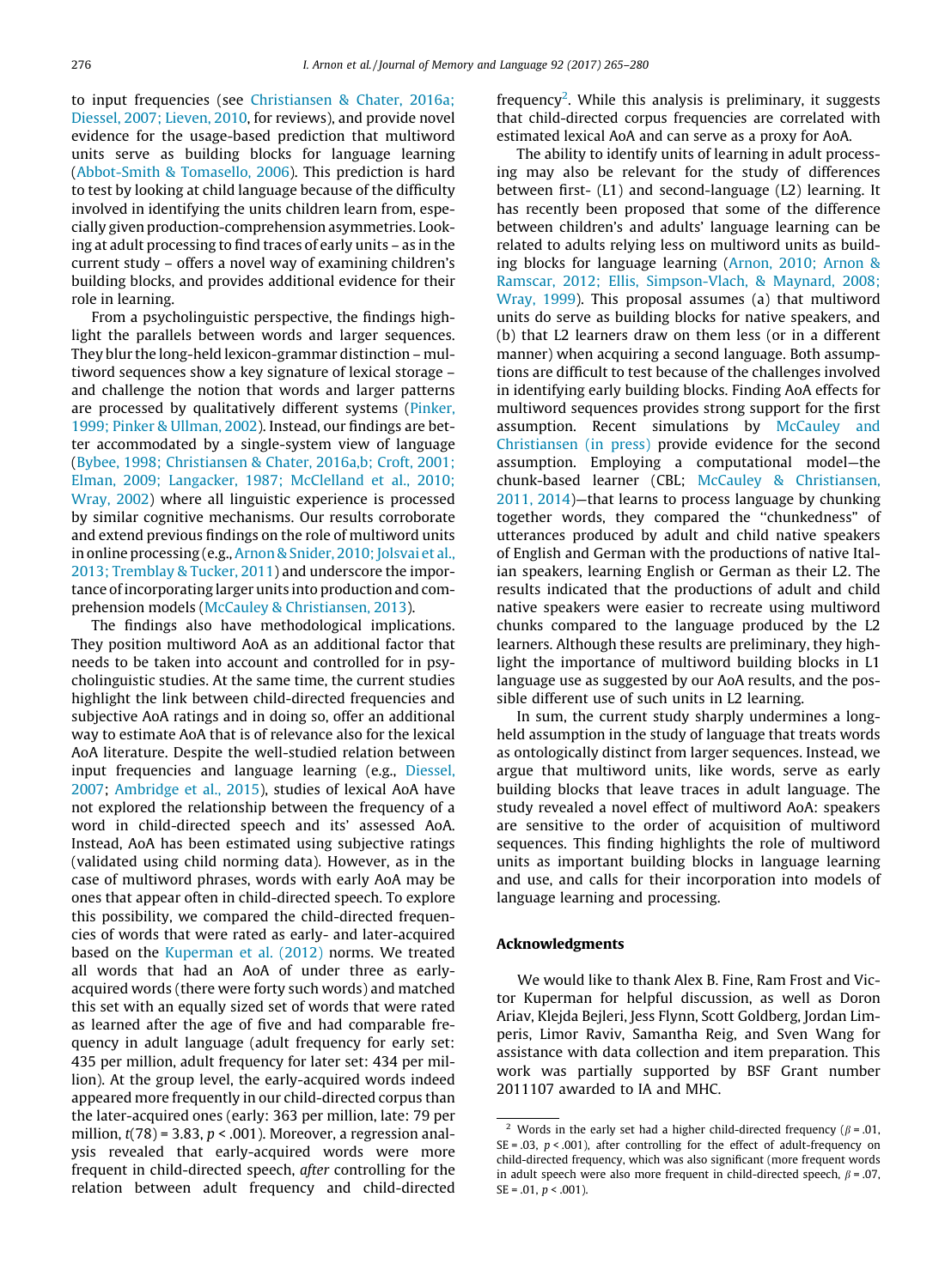# Appendix A

Full list of items from Experiment 1 with plausibility ratings (scale from 1 to 7), frequencies (per million words based on child-directed speech), subjective AoA ratings (in years), and adult trigram frequency (per million words based on Fisher corpus)

| Early trigram     | Early<br>plausibility | ET-<br>child- | ET-<br>age- | Late<br>trigram      | LT-<br>plausibility | LT-<br>childfreq | LT-<br>age | Adultfreq |
|-------------------|-----------------------|---------------|-------------|----------------------|---------------------|------------------|------------|-----------|
|                   |                       | freq          | rating      |                      |                     |                  | rating     |           |
| a good boy        | 6.36                  | 58.2          | 3.43        | a good mother        | 6.44                | $\mathbf{0}$     | 4.31       | 0.52      |
| a good girl       | 6.47                  | 44.2          | 3.56        | a good dad           | 6.52                | 0                | 5.06       | 0.39      |
| all the pieces    | 5.61                  | 15.0          | 4.65        | all the rooms        | 5.33                | 0.4              | 4.87       | 0.25      |
| are you done      | 6.58                  | 26.3          | 4.18        | are you real         | 5.02                | 0.2              | 5          | 0.47      |
| at school today   | 6.63                  | 15.4          | 4.78        | at two today         | 5.63                | 0                | 6.71       | 0.04      |
| can eat it        | 5.75                  | 13.0          | 3.46        | can change it        | 5.47                | 0.2              | 5.62       | 0.7       |
| can you push      | 5.63                  | 13.3          | 4.25        | as you push          | 4.83                | 0                | 6.62       | 0.04      |
| don't throw it    | 6.22                  | 20.2          | 3.56        | don't fear it        | 4.94                | 0                | 5.06       | 0.47      |
| done with this    | 6.13                  | 13.0          | 5.15        | through with<br>this | 5.63                | 0.4              | 4.53       | 0.08      |
| for the baby      | 6.44                  | 19.6          | 4           | for the men          | 5.69                | 0.2              | 4.5        | 0.68      |
| gonna fix it      | 5.91                  | 13.7          | 4.65        | gonna treat it       | 4.19                | $\Omega$         | 6.25       | 0.04      |
| have a bite       | 6.41                  | 17.6          | 3.84        | have a wheel         | 2.47                | 0.6              | 5.67       | 0.08      |
| in the bed        | 6.36                  | 28.7          | 3.53        | in the hands         | 4.69                | 0.2              | 6.46       | 2.08      |
| in the train      | 5.27                  | 12.8          | 4.56        | in the fourth        | 4.47                | 0                | 4.34       | 0.76      |
| make a car        | 3.16                  | 12.4          | 6.06        | maybe a car          | 4.19                | 0.2              | 6.71       | 0.08      |
| on the box        | 5.69                  | 16.1          | 3.81        | on the eye           | 4.08                | 0.2              | 5.09       | 0.21      |
| on the paper      | 5.3                   | 62.6          | 3.87        | on the third         | 4.44                | 0.8              | 6.56       | 0.87      |
| on the potty      | 5.77                  | 15.9          | 2.75        | on the beds          | 4.75                | 0.6              | 4.03       | 0.08      |
| on the slide      | 5.16                  | 14.8          | 4.25        | not the slide        | 4.11                | 0.2              | 4.75       | 0.04      |
| on this page      | 6.13                  | 25.7          | 4.56        | on this salad        | 5.14                | 0                | 5.56       | 0.04      |
| on your shirt     | 6.27                  | 20.7          | 3.78        | for your shirt       | 4.16                | 0.2              | 4.5        | 0.04      |
| play with         | 5.94                  | 13.5          | 3.28        | play with too        | 2.86                | 0.2              | 3.71       | 0.04      |
| something         |                       |               |             |                      |                     |                  |            |           |
| play with those   | 5.69                  | 15.7          | 3.37        | play with kids       | 6                   | $\bf{0}$         | 4.87       | 0.12      |
| read some books   | 6.63                  | 11.3          | 4.34        | read more books      | 6.55                | 0.4              | 6.87       | 0.16      |
| show me where     | 6.47                  | 18.3          | 3.65        | show me things       | 5.52                | $\boldsymbol{0}$ | 6.06       | 0.12      |
| sit up here       | 6.02                  | 14.8          | 3.12        | anybody up here      | 5.94                | 0                | 3.84       | 0.04      |
| smell the flowers | 6.47                  | 10.9          | 3.81        | fix the flowers      | 4.22                | $\bf{0}$         | 4.12       | 0.04      |
| take them off     | 6.36                  | 18.3          | 3.87        | take time off        | 6.47                | 0                | 4.71       | 1.13      |
| that's a car      | 6.02                  | 18.5          | 3.43        | that's a phone       | 5.97                | 0.4              | 3.62       | 0.08      |
| the red one       | 5.97                  | 41.8          | 3.09        | the earlier one      | 5.25                | 0                | 9.18       | 0.04      |
| use this one      | 6.52                  | 12.4          | 4.15        | made this one        | 5.61                | 0.2              | 3.62       | 0.08      |
| wanna do that     | 5.83                  | 28.3          | 4.18        | couldn't do that     | 6.25                | 0.2              | 5.93       | 4.37      |
| wanna sit down    | 6.13                  | 18.5          | 3.12        | couldn't sit down    | 6.16                | 0                | 7.12       | 0.16      |
| want some help    | 6.61                  | 10.9          | 4.12        | want good help       | 4.66                | $\mathbf{0}$     | 6.9        | 0.04      |
| you can't play    | 6.33                  | 25.5          | 4.21        | you can't give       | 4.63                | 1.5              | 5.03       | 1.22      |
| yougonna help     | 5.63                  | 15.7          | 4.21        | yougonna             | 4.11                | 0.2              | 4.43       | 0.04      |
|                   |                       |               |             | change               |                     |                  |            |           |
| you push it       | 5.8                   | 16.8          | 3.81        | you mail it          | 5.72                | 0.2              | 4.71       | 0.12      |
| you threw it      | 5.91                  | 14.1          | 3.75        | you fed it           | 4.5                 | 0                | 7.51       | 0.04      |
| youwanna talk     | 6.22                  | 13.0          | 4.9         | you couldn't talk    | 5.25                | 0                | 6.12       | 1.73      |
| you'regonna fall  | 6.13                  | 14.6          | 3.4         | you'regonna quit     | 5.91                | 0                | 6.25       | 0.04      |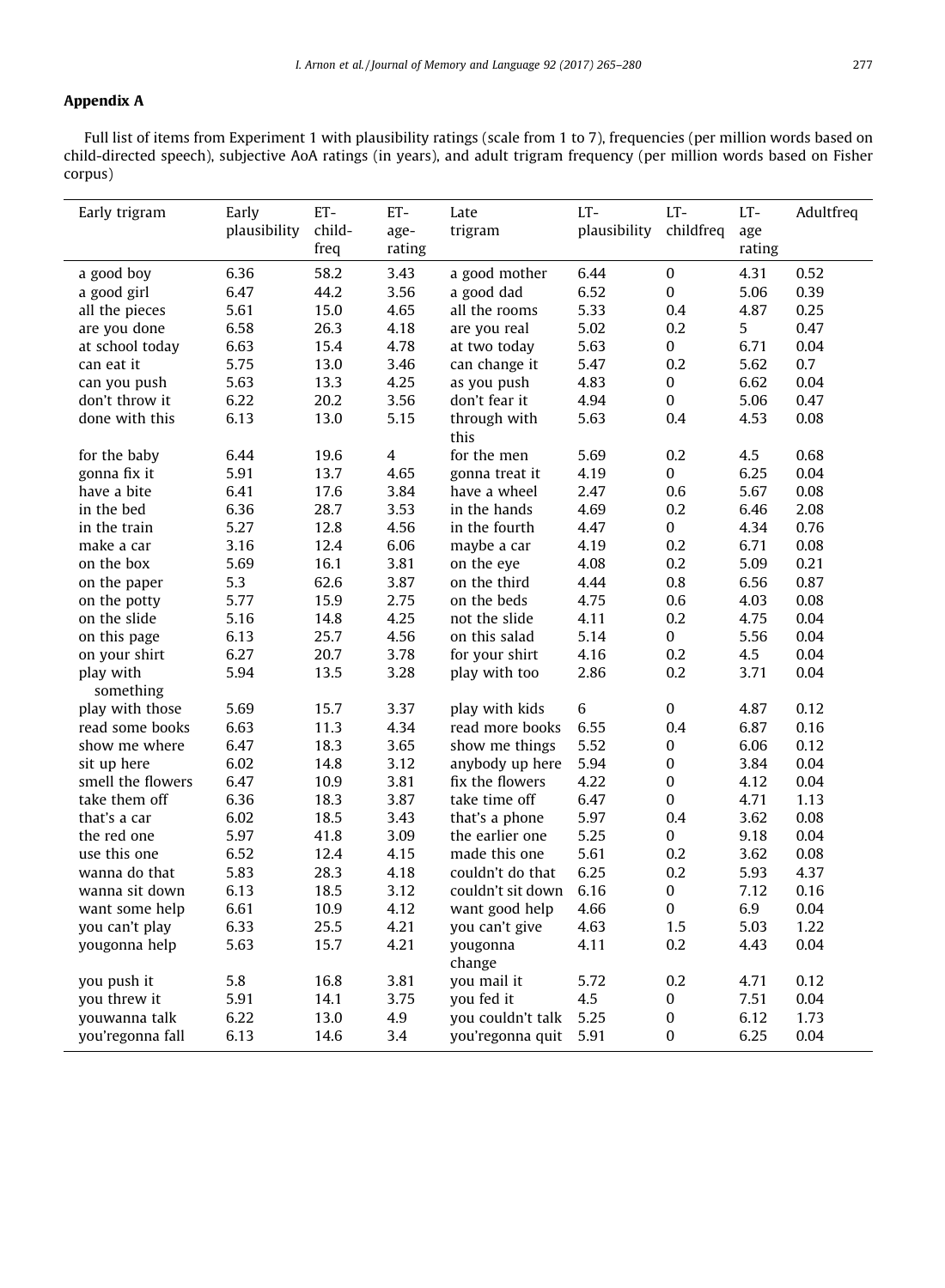# Appendix B

Full list of items from Experiment 2 with plausibility ratings (scale from 1 to 7), frequencies (per million words based on child-directed speech), subjective AoA ratings (in years), and adult trigram frequency (per million words based on Fisher corpus)

| Early trigram                  | Early<br>plausibility | ET-child-<br>freq | ET-age-<br>rating | Late<br>trigram                 | LT-<br>plausibility | LT-child-<br>freq | LT-age-<br>rating | Adult-<br>freq |
|--------------------------------|-----------------------|-------------------|-------------------|---------------------------------|---------------------|-------------------|-------------------|----------------|
|                                |                       |                   |                   |                                 |                     |                   |                   |                |
| a big truck                    | 6.29                  | 9.4               | 3.3<br>5.2        | a big key                       | 4.97<br>6.26        | 0.19<br>0.00      | 4.1<br>7.2        | 0.45           |
| a good book                    | 6.29<br>6.14          | 10.6<br>44.5      | 4.8               | a good team                     | 6.26                |                   | 4.6               | 1.95<br>0.55   |
| a good girl                    | 5.67                  |                   |                   | a good mother                   |                     | 0.00              |                   |                |
| all the pieces                 |                       | 13.0              | 4.7<br>3.6        | all the parties                 | 4.65<br>6.38        | 0.00              | 6.9               | 0.28<br>0.05   |
| are you drawing                | 6.15                  | 11.1              | 3.8               | are you proud                   |                     | 0.19              | 6.3               |                |
| are you eating                 | 6.53                  | 35.3              |                   | are you black                   | 5.38                | 0.00              | 6.2               | 0.35           |
| don't see it<br>down the slide | 6.21<br>5.82          | 24.7<br>24.5      | 4.0<br>3.5        | don't see that<br>down the bend | 5.26<br>5.00        | 0.57<br>0.00      | 4.4<br>7.8        | 11.15<br>0.05  |
|                                | 6.02                  | 19.2              | 3.6               |                                 | 6.18                | 0.38              | 5.2               | 0.80           |
| for the baby                   | 6.47                  |                   | 4.3               | for the teacher                 | 5.74                |                   | 5.9               | 0.53           |
| get the book                   |                       | 9.8<br>14.3       |                   | get the number                  | 5.41                | 0.38              |                   |                |
| going to bed                   | 6.59<br>5.59          | 15.7              | 3.0<br>3.9        | going to pass                   |                     | 0.19<br>0.19      | 7.0<br>5.0        | 1.03<br>0.90   |
| had a farm                     |                       |                   | 2.9               | had a boat                      | 4.88                |                   |                   |                |
| have a cookie                  | 6.56<br>6.62          | 10.9<br>9.4       | 3.2               | have a costume                  | 4.65<br>4.32        | 0.57              | 4.4<br>5.3        | 0.15<br>0.20   |
| have a snack                   | 6.09                  | 10.0              | 3.6               | have a photo                    |                     | 0.00              |                   | 12.78          |
| <i>i</i> got one               |                       |                   |                   | <i>i</i> got out                | 6.03                | 0.94              | 4.3               | 0.60           |
| if you're happy                | 6.18                  | 24.0              | 4.7               | if you're running               | 5.26                | 0.00              | 5.6               |                |
| in a box                       | 6.35<br>6.06          | 17.5              | 3.4               | in a magazine                   | 6.21                | 0.19              | 5.7               | 1.93           |
| in my hair                     |                       | 10.4<br>12.3      | 3.8               | in my view                      | 5.97                | 0.00              | 7.6               | 0.60           |
| in my pocket                   | 6.44                  |                   | 3.7               | in my forties                   | 6.26                | 0.00              | 9.5               | 2.15           |
| in the bag                     | 6.26                  | 76.6              | 4.7               | in the magazines                | 5.88                | 0.00              | 5.9               | 0.55           |
| in the bathroom                | 6.56                  | 14.3              | 3.2               | in the streets                  | 6.26                | 0.19              | 4.8               | 4.33           |
| in the bed                     | 6.26                  | 39.8              | 3.4               | in the heart                    | 4.94                | 0.19              | 6.2               | 2.30           |
| in the hat                     | 4.59                  | 18.5              | 4.1               | in the ears                     | 4.47                | 0.00              | 4.3               | 0.23           |
| in the pool                    | 6.29                  | 11.5              | 3.9               | in the papers                   | 5.21                | 0.00              | 6.3               | 3.93           |
| in the potty                   | 5.44                  | 10.9              | 2.9               | in the boot                     | 4.41                | 0.19              | 6.1               | 0.15           |
| in the sandbox                 | 6.03                  | 9.8               | 3.6               | in the shadows                  | 5.91                | 0.00              | 6.0               | 0.10           |
| in the store                   | 6.41                  | 11.7              | 4.5               | in the restaurant               | 6.44                | 0.38              | 5.5               | 5.58           |
| in the sun                     | 5.56                  | 9.8               | 4.3               | in the bible                    | 6.35                | 0.00              | 5.8               | 4.55           |
| in the trash                   | 6.41                  | 15.8              | 3.8               | in the hills                    | 5.06                | 0.19              | 5.3               | 1.60           |
| in the zoo                     | 5.91                  | 13.6              | 4.0               | in the beaches                  | 3.24                | 0.00              | 5.7               | 0.10           |
| on the book                    | 4.74                  | 13.4              | 4.1               | on the cat                      | 4.29                | 0.00              | 3.9               | 0.98           |
| on the tree                    | 5.24                  | 11.7              | 3.9               | on the windows                  | 4.62                | 0.38              | 4.5               | 0.45           |
| on this page                   | 6.38                  | 23.8              | 5.5               | on this hill                    | 5.47                | 0.19              | 4.9               | 0.05           |
| pick you up                    | 6.21                  | 26.6              | 4.0               | set you up                      | 5.44                | 0.38              | 7.7               | 0.98           |
| see the book                   | 5.76                  | 10.0              | 2.9               | see the number                  | 5.15                | 0.00              | 4.1               | 0.20           |
| sit up here                    | 5.82                  | 16.4              | 3.1               | run up here                     | 5.50                | 0.00              | 4.1               | 0.05           |
| some more juice                | 5.94                  | 13.8              | 3.1               | some more seats                 | 5.18                | 0.00              | 5.8               | 0.05           |
| that was nice                  | 6.79                  | 11.9              | 3.7               | that was real                   | 6.03                | 0.19              | 5.8               | 4.80           |
| that's a baby                  | 5.85                  | 24.3              | 3.2               | thats a plane                   | 6.35                | 1.13              | 3.6               | 0.05           |
| to the baby                    | 5.12                  | 11.5              | 3.2               | to the girls                    | 4.56                | 0.57              | 4.7               | 0.50           |
| to the bath                    | 4.74                  | 10.0              | 3.1               | to the babysitter               | 5.47                | 0.38              | 4.9               | 0.15           |
| under the chair                | 6.15                  | 10.6              | 3.2               | under the sea                   | 5.88                | 1.51              | 4.8               | 0.05           |
| wipe it off                    | 6.62                  | 11.9              | 3.6               | throws it off                   | 4.32                | 0.00              | 6.4               | 0.10           |
| with the toys                  | 5.38                  | 12.8              | 3.4               | with the boxes                  | 5.03                | 0.00              | 4.6               | 0.10           |
| you can write                  | 6.32                  | 9.8               | 4.6               | you can win                     | 6.41                | 0.00              | 4.9               | 1.70           |
| you pull it                    | 5.38                  | 14.3              | 4.3               | you pass it                     | 4.50                | 0.19              | 5.4               | 0.68           |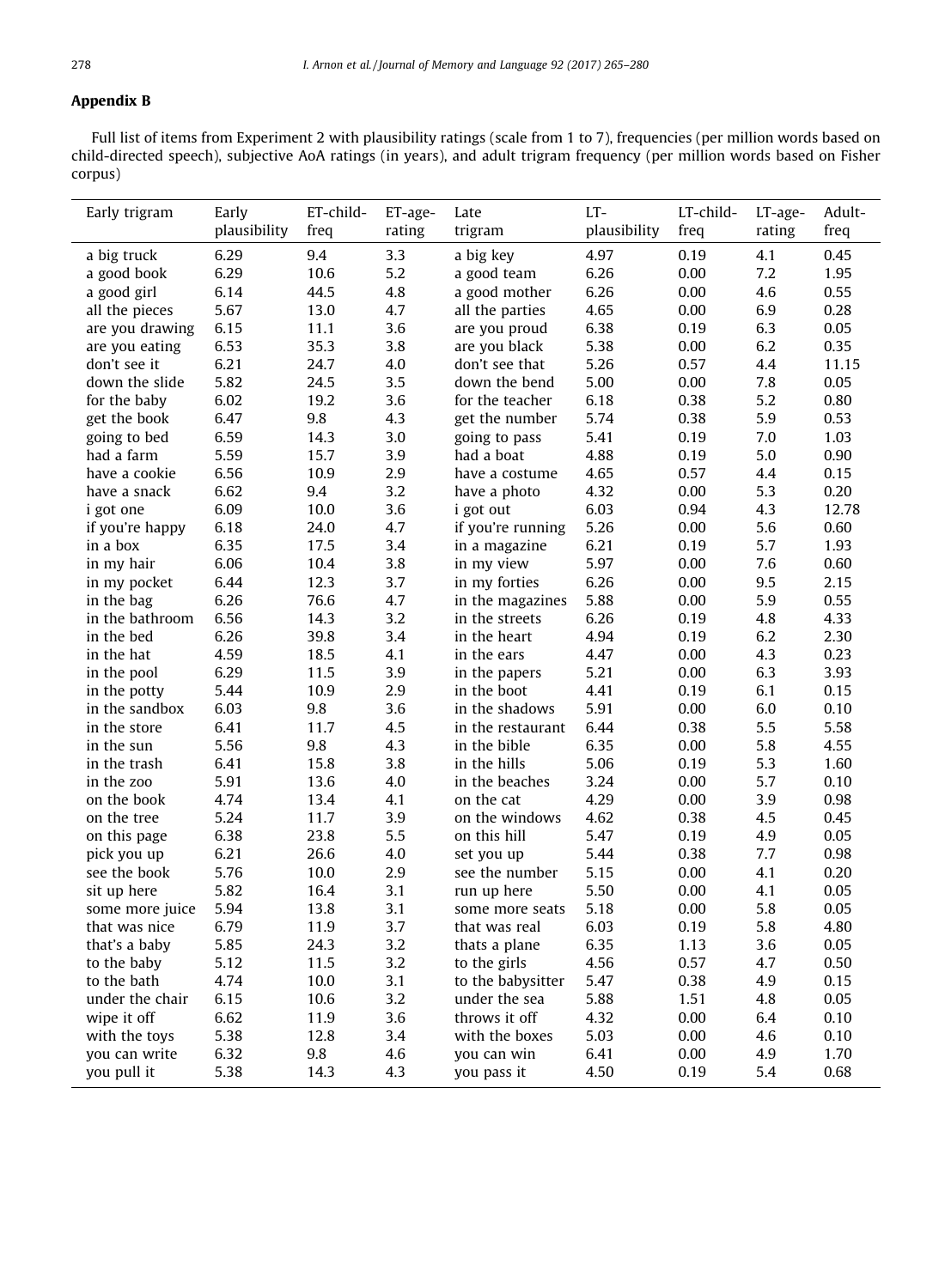#### <span id="page-14-0"></span>References

- [Abbot-Smith, K., & Tomasello, M. \(2006\). Exemplar-learning and](http://refhub.elsevier.com/S0749-596X(16)30063-8/h0005) [schematization in a usage based account of syntactic acquisition.](http://refhub.elsevier.com/S0749-596X(16)30063-8/h0005) [The Linguistic Review, 23](http://refhub.elsevier.com/S0749-596X(16)30063-8/h0005), 275–290.
- [Ambridge, B., Kidd, E., Rowland, C., & Theakston, A. \(2015\). The ubiquity of](http://refhub.elsevier.com/S0749-596X(16)30063-8/h0010) [frequency effects in first language acquisition.](http://refhub.elsevier.com/S0749-596X(16)30063-8/h0010) Journal of Child [Language, 42](http://refhub.elsevier.com/S0749-596X(16)30063-8/h0010), 239–273.
- Arnon, I. (2010). [Starting Big: The role of multiword phrases in language](http://refhub.elsevier.com/S0749-596X(16)30063-8/h0015) learning and use [PhD dissertation : . Stanford University.](http://refhub.elsevier.com/S0749-596X(16)30063-8/h0015)
- [Arnon, I., & Clark, E. V. \(2011\). Why brush your teeth is better than teeth –](http://refhub.elsevier.com/S0749-596X(16)30063-8/h0020) [Children's word production is facilitated in familiar sentence-frames.](http://refhub.elsevier.com/S0749-596X(16)30063-8/h0020) [Language Learning and Development, 7](http://refhub.elsevier.com/S0749-596X(16)30063-8/h0020)(2), 107–129.
- [Arnon, I., & Cohen Priva, U. \(2013\). More than words: The effect of multi](http://refhub.elsevier.com/S0749-596X(16)30063-8/h0025)[word frequency and constituency on phonetic duration.](http://refhub.elsevier.com/S0749-596X(16)30063-8/h0025) Language and Speech, 56[\(3\), 349–371](http://refhub.elsevier.com/S0749-596X(16)30063-8/h0025).
- [Arnon, I., & Cohen Priva, U. \(2014\). Time and again: The changing effect of](http://refhub.elsevier.com/S0749-596X(16)30063-8/h0030) [word and multiword frequency on phonetic duration for highly](http://refhub.elsevier.com/S0749-596X(16)30063-8/h0030) frequent sequences. [The Mental Lexicon, 9](http://refhub.elsevier.com/S0749-596X(16)30063-8/h0030), 377–400.
- [Arnon, I., & Ramscar, M. \(2012\). Granularity and the acquisition of](http://refhub.elsevier.com/S0749-596X(16)30063-8/h0035) [grammatical gender: How order-of-acquisition affects what gets](http://refhub.elsevier.com/S0749-596X(16)30063-8/h0035) learned. [Cognition, 122](http://refhub.elsevier.com/S0749-596X(16)30063-8/h0035)(3), 292–305.
- [Arnon, I., & Snider, N. \(2010\). More than words: Frequency effects for](http://refhub.elsevier.com/S0749-596X(16)30063-8/h0040) multi-word phrases. [Journal of Memory and Language, 62](http://refhub.elsevier.com/S0749-596X(16)30063-8/h0040)(1), 67–82.
- Bannard, C. (2006). [Acquiring phrasal lexicons from corpora](http://refhub.elsevier.com/S0749-596X(16)30063-8/h0050) : . University of **[Edinburgh](http://refhub.elsevier.com/S0749-596X(16)30063-8/h0050)**
- [Bannard, C., Lieven, E., & Tomasello, M. \(2009\). Modeling children's early](http://refhub.elsevier.com/S0749-596X(16)30063-8/h0055) grammatical knowledge. [Proceedings of the National Academy of](http://refhub.elsevier.com/S0749-596X(16)30063-8/h0055) Sciences, 106[\(41\), 17284–17289.](http://refhub.elsevier.com/S0749-596X(16)30063-8/h0055)
- [Bannard, C., & Matthews, D. \(2008\). Stored word sequences in language](http://refhub.elsevier.com/S0749-596X(16)30063-8/h0060) [learning: The effect of familiarity on children's repetition of four](http://refhub.elsevier.com/S0749-596X(16)30063-8/h0060)word combinations. [Psychological Science, 19](http://refhub.elsevier.com/S0749-596X(16)30063-8/h0060)(3), 241–248.
- [Barr, D. J., Levy, R., Scheepers, C., & Tily, H. J. \(2013\). Random effects](http://refhub.elsevier.com/S0749-596X(16)30063-8/h0065) [structure for confirmatory hypothesis testing: Keep it maximal.](http://refhub.elsevier.com/S0749-596X(16)30063-8/h0065) [Journal of Memory and Language, 68](http://refhub.elsevier.com/S0749-596X(16)30063-8/h0065)(3), 255–278.
- [Bod, R. \(2006\). Exemplar-based syntax: How to get productivity from](http://refhub.elsevier.com/S0749-596X(16)30063-8/h0070) examples. [Linguistic Review, 23](http://refhub.elsevier.com/S0749-596X(16)30063-8/h0070)(3), 291–320.
- [Bod, R. \(2009\). From exemplar to grammar: A probabilistic analogy-based](http://refhub.elsevier.com/S0749-596X(16)30063-8/h0075) [model of language learning.](http://refhub.elsevier.com/S0749-596X(16)30063-8/h0075) Cognitive Science, 33(5), 752–793.
- Bonin, P., Barry, C., Méot, A., & Chalard, M. (2004). The influence of age of [acquisition in word reading and other tasks: A never ending story?](http://refhub.elsevier.com/S0749-596X(16)30063-8/h0080) [Journal of Memory and Language, 50](http://refhub.elsevier.com/S0749-596X(16)30063-8/h0080), 456–476.
- Bonin, P., Méot, A., Mermillod, M., Ferrand, L., & Barry, C. (2009). The [effects of age of acquisition and frequency trajectory on object](http://refhub.elsevier.com/S0749-596X(16)30063-8/h0085) naming. [Quarterly Journal of Experimental Psychology, 62](http://refhub.elsevier.com/S0749-596X(16)30063-8/h0085), 1–9.
- [Borensztajn, G., Zuidema, W., & Bod, R. \(2009\). Children's grammars grow](http://refhub.elsevier.com/S0749-596X(16)30063-8/h0090) [more abstract with age–evidence from an automatic procedure for](http://refhub.elsevier.com/S0749-596X(16)30063-8/h0090) [identifying the productive units of language.](http://refhub.elsevier.com/S0749-596X(16)30063-8/h0090) Topics in Cognitive Science, 1[\(1\), 175–188.](http://refhub.elsevier.com/S0749-596X(16)30063-8/h0090)
- [Brysbaert, M., & Ghyselinck, M. \(2006\). The effect of age of acquisition:](http://refhub.elsevier.com/S0749-596X(16)30063-8/h0095) [Partly frequency related, partly frequency independent.](http://refhub.elsevier.com/S0749-596X(16)30063-8/h0095) Visual Cognition, 13[\(7–8\), 992–1011.](http://refhub.elsevier.com/S0749-596X(16)30063-8/h0095)
- [Bybee, J. \(1998\). The emergent lexicon. In](http://refhub.elsevier.com/S0749-596X(16)30063-8/h0100) The 34th Chicago linguistic society [\(pp. 421–435\).](http://refhub.elsevier.com/S0749-596X(16)30063-8/h0100)
- [Bybee, J., & Scheibman, J. \(1999\). The effect of usage on degrees of](http://refhub.elsevier.com/S0749-596X(16)30063-8/h0105) [constituency: The reduction of don't in English.](http://refhub.elsevier.com/S0749-596X(16)30063-8/h0105) Linguistics, 37(4), [575–596.](http://refhub.elsevier.com/S0749-596X(16)30063-8/h0105)
- Buttery, P., & Korhonen, A. (2005). Large scale analysis of verb subcategorization differences between child directed speech and adult speech. Paper presented at the Interdisciplinary Workshop on the Identification and Representation of Verb Features and Verb Classes. Saarbrucken, Germany.
- [Catling, J., Dent, K., Preece, E., & Johnston, R. \(2014\). Age-of-acquisition](http://refhub.elsevier.com/S0749-596X(16)30063-8/h0110) [effects in novel picture naming: A laboratory analogue.](http://refhub.elsevier.com/S0749-596X(16)30063-8/h0110) Quarterly [Journal of Experimental Psychology, 66](http://refhub.elsevier.com/S0749-596X(16)30063-8/h0110)(9), 1756–1763.
- [Catling, J., South, F., & Dent, K. \(2013\). The effect of age of acquisition on](http://refhub.elsevier.com/S0749-596X(16)30063-8/h0115) [older individuals with and without cognitive impairments.](http://refhub.elsevier.com/S0749-596X(16)30063-8/h0115) The [Quarterly Journal of Experimental Psychology, 66](http://refhub.elsevier.com/S0749-596X(16)30063-8/h0115), 1963–1973.
- [Chater, N., McCauley, S. M., & Christiansen, M. H. \(2016\). Language as](http://refhub.elsevier.com/S0749-596X(16)30063-8/h0120) [skill: Intertwining comprehension and production.](http://refhub.elsevier.com/S0749-596X(16)30063-8/h0120) Journal of Memory [and Language, 89](http://refhub.elsevier.com/S0749-596X(16)30063-8/h0120), 244–254.

Chomsky, N. (1965). [Aspects of the theory of syntax](http://refhub.elsevier.com/S0749-596X(16)30063-8/h0125). Cambridge: MIT Press.

[Christiansen, M. H., & Chater, N. \(2016a\).](http://refhub.elsevier.com/S0749-596X(16)30063-8/h0130) Creating language: Integrating [evolution, acquisition, and processing](http://refhub.elsevier.com/S0749-596X(16)30063-8/h0130). Cambridge, MA: MIT Press.

Christiansen, M. H., & Chater, N. (2016b). The Now-or-Never bottleneck: A fundamental constraint on language. Behavioral & Brain Sciences, 39, e62. [http://dx.doi.org/10.1017/S0140525X1500031X.](http://dx.doi.org/10.1017/S0140525X1500031X)

- [Cieri, C., Miller, D., & Walker, K. \(2004\). The Fisher Corpus: A resource for](http://refhub.elsevier.com/S0749-596X(16)30063-8/h0140) [the next generations of speech-to-text. In](http://refhub.elsevier.com/S0749-596X(16)30063-8/h0140) Proceedings of the language [resources and evaluation conference](http://refhub.elsevier.com/S0749-596X(16)30063-8/h0140). .
- [Clark, E. V., & Hecht, B. F. \(1983\). Comprehension, production, and](http://refhub.elsevier.com/S0749-596X(16)30063-8/h9010) language acquisition. [Annual Review of Psychology, 34](http://refhub.elsevier.com/S0749-596X(16)30063-8/h9010), 325–349.
- Croft, B. (2001). [Radical construction grammar](http://refhub.elsevier.com/S0749-596X(16)30063-8/h0145). Oxford: Oxford University **[Press](http://refhub.elsevier.com/S0749-596X(16)30063-8/h0145)**
- [Culicover, P. W., & Jackendoff, R. \(2005\).](http://refhub.elsevier.com/S0749-596X(16)30063-8/h0150) Simpler syntax. Oxford: Oxford [University Press.](http://refhub.elsevier.com/S0749-596X(16)30063-8/h0150)
- [Diessel, H. \(2007\). Frequency effects in language acquisition, language](http://refhub.elsevier.com/S0749-596X(16)30063-8/h0155) [use, and diachronic change.](http://refhub.elsevier.com/S0749-596X(16)30063-8/h0155) New Ideas in Psychology, 25(2), 108–127.
- [Ellis, A. W., & Morrison, C. M. \(1998\). Real age-of-acquisition effects in](http://refhub.elsevier.com/S0749-596X(16)30063-8/h0160) lexical retrieval. [Journal of Experimental Psychology. Learning, Memory,](http://refhub.elsevier.com/S0749-596X(16)30063-8/h0160) [and Cognition, 24](http://refhub.elsevier.com/S0749-596X(16)30063-8/h0160)(2), 515–523.
- [Ellis, N. C., Simpson-Vlach, R., & Maynard, C. \(2008\). Formulaic language](http://refhub.elsevier.com/S0749-596X(16)30063-8/h0165) [in native and second language speakers: Psycholinguistics, corpus](http://refhub.elsevier.com/S0749-596X(16)30063-8/h0165) [linguistics, and TESOL.](http://refhub.elsevier.com/S0749-596X(16)30063-8/h0165) TESOL Quarterly, 42(3), 375–396.
- [Elman, J. \(2009\). On the meaning of words and dinosaur bones: Lexical](http://refhub.elsevier.com/S0749-596X(16)30063-8/h0170) [knowledge without a lexicon.](http://refhub.elsevier.com/S0749-596X(16)30063-8/h0170) Cognitive Science, 33, 547–582.
- [Gibson, E., Piantadosi, S., & Fedorenko, K. \(2011\). Using mechanical turk to](http://refhub.elsevier.com/S0749-596X(16)30063-8/h9015) [obtain and analyze English acceptability judgments.](http://refhub.elsevier.com/S0749-596X(16)30063-8/h9015) Language and [Linguistics Compass, 5](http://refhub.elsevier.com/S0749-596X(16)30063-8/h9015)(8), 509–524.
- [Ghyselinck, M., Lewis, M. B., & Brysbaert, M. \(2004\). Age of acquisition and](http://refhub.elsevier.com/S0749-596X(16)30063-8/h0180) [the cumulative frequency hypothesis: A review of the literature and a](http://refhub.elsevier.com/S0749-596X(16)30063-8/h0180) [new multi-task investigation.](http://refhub.elsevier.com/S0749-596X(16)30063-8/h0180) Acta Psychologia, 115, 43–67.
- [Godfrey, J., Holliman, E., & McDaniel, J. \(1992\). SWITCHBOARD: Telephone](http://refhub.elsevier.com/S0749-596X(16)30063-8/h0185) [speech corpus for research and development. In](http://refhub.elsevier.com/S0749-596X(16)30063-8/h0185) Proceedings of ICASSP-92 [\(pp. 517–520\)](http://refhub.elsevier.com/S0749-596X(16)30063-8/h0185).
- Goldberg, A. (2006). Constructions at work[. Oxford: Oxford University](http://refhub.elsevier.com/S0749-596X(16)30063-8/h0190) **[Press](http://refhub.elsevier.com/S0749-596X(16)30063-8/h0190).**
- [Goodman, J. C., Dale, P. S., & Li, P. \(2008\). Does frequency count?](http://refhub.elsevier.com/S0749-596X(16)30063-8/h9020) Parental [input and the acquisition of vocabulary, Journal of Child Language, 35](http://refhub.elsevier.com/S0749-596X(16)30063-8/h9020), [515–531.](http://refhub.elsevier.com/S0749-596X(16)30063-8/h9020)
- [Grimm, A., Muller, A., Hamann, C., & Ruigendijk, E. \(Eds.\). \(2011\).](http://refhub.elsevier.com/S0749-596X(16)30063-8/h9035) [Production-Comprehension Asymmetries in Child Language](http://refhub.elsevier.com/S0749-596X(16)30063-8/h9035). Berlin: De [Gruyter](http://refhub.elsevier.com/S0749-596X(16)30063-8/h9035).
- [Izura, C., Pérez, M. A., Agallou, E., Wright, V. C., Marín, J., Stadthagen-](http://refhub.elsevier.com/S0749-596X(16)30063-8/h0195)[González, H., & Ellis, A. W. \(2011\). Age/order of acquisition effects and](http://refhub.elsevier.com/S0749-596X(16)30063-8/h0195) [the cumulative learning of foreign words: A word training study.](http://refhub.elsevier.com/S0749-596X(16)30063-8/h0195) [Journal of Memory and Language, 64](http://refhub.elsevier.com/S0749-596X(16)30063-8/h0195)(1), 32–58.
- Janssen, N., & Barber, H. (2012). Phrase frequency effects in language production. PLoS One, 7. [http://dx.doi.org/10.1371/journal.](http://dx.doi.org/10.1371/journal.pone.0033202) [pone.0033202.](http://dx.doi.org/10.1371/journal.pone.0033202)
- [Johnston, R. A., & Barry, C. \(2006\). Age of acquisition and lexical](http://refhub.elsevier.com/S0749-596X(16)30063-8/h0205) processing. [Visual Cognition, 13](http://refhub.elsevier.com/S0749-596X(16)30063-8/h0205)(7–8), 789–845.
- [Jolsvai, H., McCauley, S. M., & Christiansen, M. H. \(2013\). Meaning](http://refhub.elsevier.com/S0749-596X(16)30063-8/h0210) [overrides frequency in idiomatic and compositional multiword](http://refhub.elsevier.com/S0749-596X(16)30063-8/h0210) [chunks. In N. Knauff, M. Pauen, N. Sebanz, & I. Wachsmuth \(Eds.\),](http://refhub.elsevier.com/S0749-596X(16)30063-8/h0210) [Proceedings of the 35th annual conference of the cognitive science society](http://refhub.elsevier.com/S0749-596X(16)30063-8/h0210) [\(pp. 692–697\). Austin, TX: Cognitive Science Society](http://refhub.elsevier.com/S0749-596X(16)30063-8/h0210).
- [Juhasz, B. J. \(2005\). Age-of-Acquisition effects in word and picture](http://refhub.elsevier.com/S0749-596X(16)30063-8/h0215) identification. [Psychological Bulletin, 131](http://refhub.elsevier.com/S0749-596X(16)30063-8/h0215)(5), 684–712.
- Juhasz, B. J., & Rayner, K. (2006). The role of age of acquisition and word frequency in reading: Evidence from eye fixation durations. Visual Cognition, 13(7–8), 846–863. [http://dx.doi.org/10.1080/](http://dx.doi.org/10.1080/13506280544000075) [13506280544000075](http://dx.doi.org/10.1080/13506280544000075).
- [Katz, S. M. \(1996\). Distribution of content words and phrases in text and](http://refhub.elsevier.com/S0749-596X(16)30063-8/h0225) language modeling. [Natural Language Engineering, 2](http://refhub.elsevier.com/S0749-596X(16)30063-8/h0225), 15–59.
- Kuperman, V., Stadthagen-Gonzalez, H., & Brysbaert, M. (2012). Age-ofacquisition ratings for 30,000 English words. Behavior Research Methods, 44(4), 978–990. [http://dx.doi.org/10.3758/s13428-012-](http://dx.doi.org/10.3758/s13428-012-0210-4) [0210-4](http://dx.doi.org/10.3758/s13428-012-0210-4).
- Langacker, R. W. (1987). [Foundations of cognitive grammar: Theoretical](http://refhub.elsevier.com/S0749-596X(16)30063-8/h0235) prerequisites [: . Stanford University Press.](http://refhub.elsevier.com/S0749-596X(16)30063-8/h0235)
- [Lewis, M. B., Gerhand, S., & Ellis, H. D. \(2001\). Re-evaluating the age-of](http://refhub.elsevier.com/S0749-596X(16)30063-8/h0240)[acquisition effect: Are they simply cumulative frequency effects?](http://refhub.elsevier.com/S0749-596X(16)30063-8/h0240) [Cognition, 78](http://refhub.elsevier.com/S0749-596X(16)30063-8/h0240), 189–205.
- [Lieven, E. \(2010\). Input and first language acquisition: Evaluating the role](http://refhub.elsevier.com/S0749-596X(16)30063-8/h0245) of frequency. Lingua, 120[\(11\), 2546–2556.](http://refhub.elsevier.com/S0749-596X(16)30063-8/h0245)
- [Lieven, E., Behrens, H., Speares, J., & Tomasello, M. \(2003\). Early syntactic](http://refhub.elsevier.com/S0749-596X(16)30063-8/h0250) [creativity: A usage-based approach.](http://refhub.elsevier.com/S0749-596X(16)30063-8/h0250) Journal of Child Language, 30(2), [333–370.](http://refhub.elsevier.com/S0749-596X(16)30063-8/h0250)
- [Lieven, E., Salomo, D., & Tomasello, M. \(2009\). Two-year-old children's](http://refhub.elsevier.com/S0749-596X(16)30063-8/h0255) [production of multiword utterances: A usage-based analysis.](http://refhub.elsevier.com/S0749-596X(16)30063-8/h0255) [Cognitive Linguistics, 20](http://refhub.elsevier.com/S0749-596X(16)30063-8/h0255)(3), 481–507.
- [Lieven, E., & Tomasello, M. \(2008\). Children's first language acquisition](http://refhub.elsevier.com/S0749-596X(16)30063-8/h0260) [from a usage-based perspective. In P. Robinson & N. C. Ellis \(Eds.\),](http://refhub.elsevier.com/S0749-596X(16)30063-8/h0260)